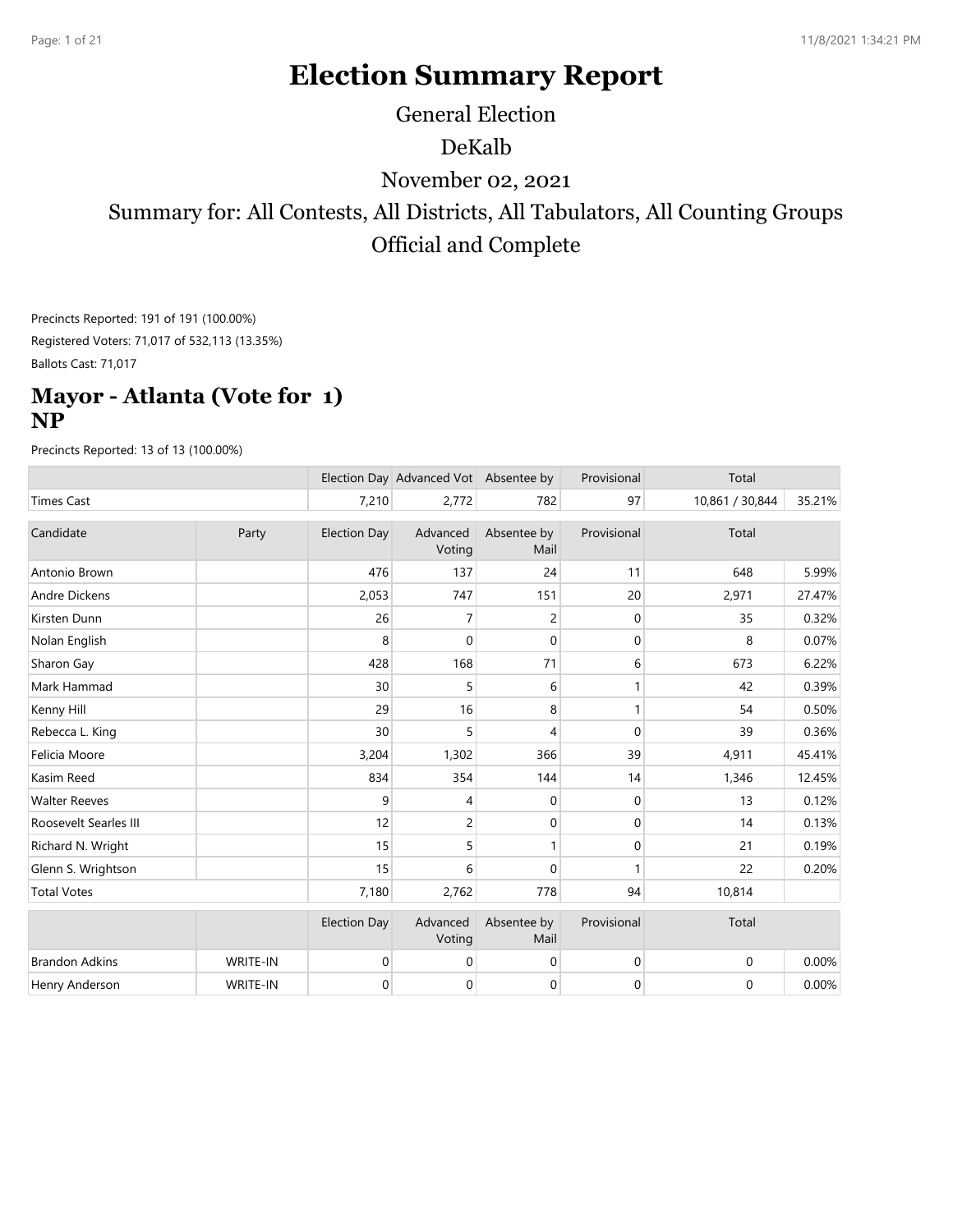### **Mayor - Chamblee (Vote for 1) NP**

Precincts Reported: 4 of 4 (100.00%)

|                    |       |              | Election Day Advanced Vot Absentee by |                     | Provisional  | Total          |        |
|--------------------|-------|--------------|---------------------------------------|---------------------|--------------|----------------|--------|
| Times Cast         |       | 1,360        | 437                                   | 153                 | 5            | 1,955 / 13,805 | 14.16% |
| Candidate          | Party | Election Day | Advanced<br>Voting                    | Absentee by<br>Mail | Provisional  | Total          |        |
| Brian K. Mock      |       | 1.176        | 399                                   | 127                 | <sup>-</sup> | 1,704          | 95.41% |
| <b>Total Votes</b> |       | 1,243        | 408                                   | 133                 | <sup>-</sup> | 1,786          |        |
|                    |       | Election Day | Advanced<br>Voting                    | Absentee by<br>Mail | Provisional  | Total          |        |

# **Mayor - Clarkston (Vote for 1) NP**

Precincts Reported: 2 of 2 (100.00%)

|                      |       |              | Election Day Advanced Vot Absentee by |                     | Provisional | Total       |        |
|----------------------|-------|--------------|---------------------------------------|---------------------|-------------|-------------|--------|
| Times Cast           |       | 499          | 109                                   | 39                  |             | 650 / 6,230 | 10.43% |
| Candidate            | Party | Election Day | Advanced<br>Voting                    | Absentee by<br>Mail | Provisional | Total       |        |
| Beverly H. Burks (I) |       | 441          | 103                                   | 31                  |             | 576         | 95.68% |
| <b>Total Votes</b>   |       | 466          | 103                                   | 32                  |             | 602         |        |
|                      |       | Election Day | Advanced<br>Voting                    | Absentee by<br>Mail | Provisional | Total       |        |

### **Mayor - Stone Mountain (Vote for 1) NP**

|                    |       |              | Election Day Advanced Vot Absentee by |                     | Provisional  | Total       |        |
|--------------------|-------|--------------|---------------------------------------|---------------------|--------------|-------------|--------|
| <b>Times Cast</b>  |       | 571          | 166                                   | 44                  |              | 782 / 4,641 | 16.85% |
| Candidate          | Party | Election Day | Advanced<br>Voting                    | Absentee by<br>Mail | Provisional  | Total       |        |
| Beverly R. Jones   |       | 301          | 109                                   | 25                  | $\mathbf{0}$ | 435         | 56.20% |
| Andrea Redmond     |       | 163          | 38                                    | 12 <sub>1</sub>     | $\Omega$     | 213         | 27.52% |
| Eileen W. Smith    |       | 98           | 14                                    |                     | $\Omega$     | 119         | 15.37% |
| <b>Total Votes</b> |       | 566          | 164                                   | 44                  | $\Omega$     | 774         |        |
|                    |       | Election Day | Advanced<br>Voting                    | Absentee by<br>Mail | Provisional  | Total       |        |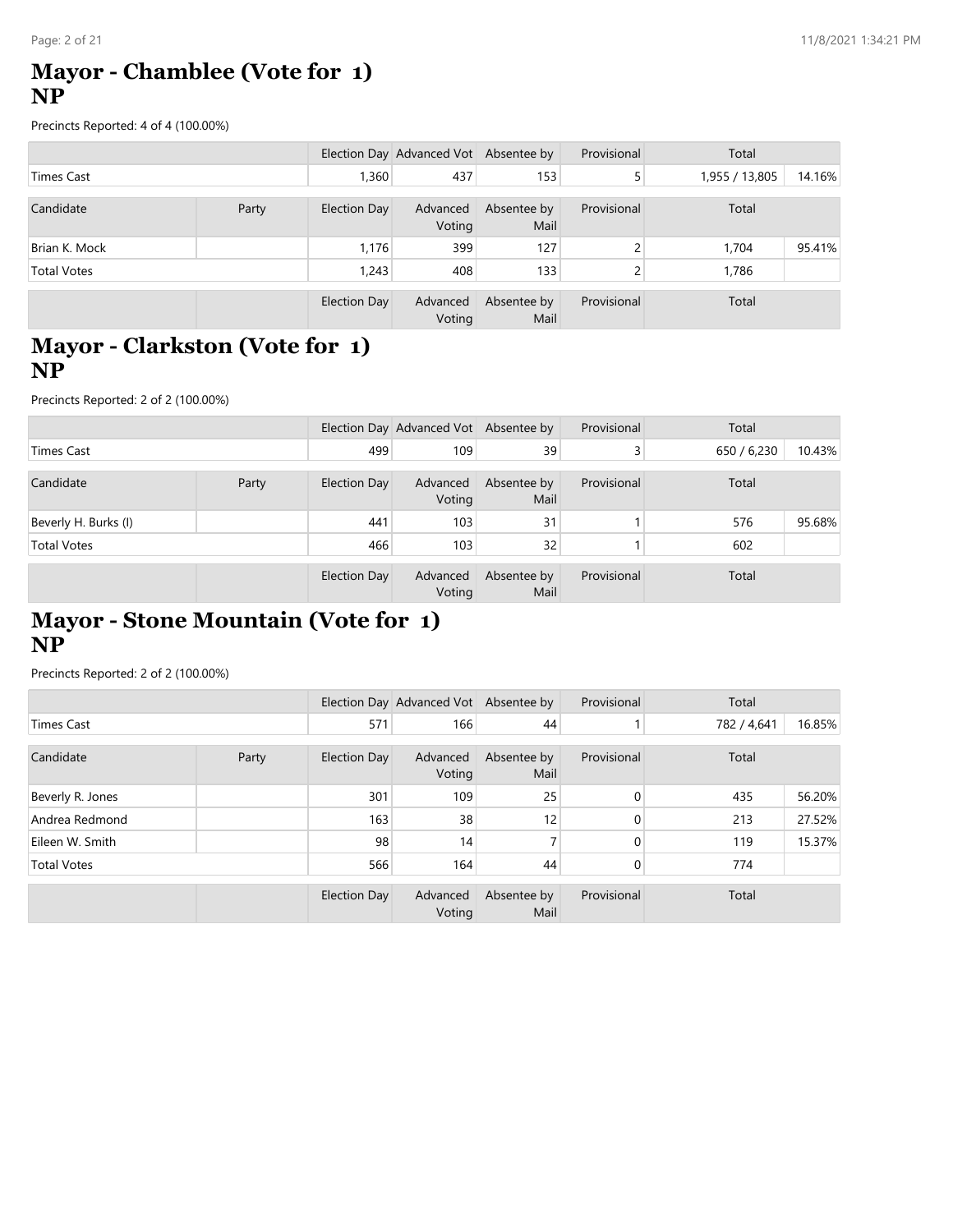### **Mayor - Tucker (Vote for 1) NP**

Precincts Reported: 11 of 11 (100.00%)

|                    |       |              | Election Day Advanced Vot Absentee by |                     | Provisional    | Total          |        |
|--------------------|-------|--------------|---------------------------------------|---------------------|----------------|----------------|--------|
| <b>Times Cast</b>  |       | 3,482        | 3,061                                 | 600                 | 6              | 7,149 / 26,399 | 27.08% |
| Candidate          | Party | Election Day | Advanced<br>Voting                    | Absentee by<br>Mail | Provisional    | Total          |        |
| Frank Auman (I)    |       | 1,914        | 1,691                                 | 326                 | 3              | 3,934          | 55.40% |
| Robin "Rob" Biro   |       | 1,527        | 1,346                                 | 273                 | $\overline{c}$ | 3,148          | 44.33% |
| <b>Total Votes</b> |       | 3,453        | 3,044                                 | 599                 | 5              | 7,101          |        |
|                    |       | Election Day | Advanced<br>Voting                    | Absentee by<br>Mail | Provisional    | Total          |        |

# **Atlanta City Council President (Vote for 1) NP**

Precincts Reported: 13 of 13 (100.00%)

|                         |       |              | Election Day Advanced Vot Absentee by |                     | Provisional    | Total           |        |
|-------------------------|-------|--------------|---------------------------------------|---------------------|----------------|-----------------|--------|
| Times Cast              |       | 7,210        | 2,772                                 | 782                 | 97             | 10,861 / 30,844 | 35.21% |
| Candidate               | Party | Election Day | Advanced                              | Absentee by         | Provisional    | Total           |        |
|                         |       |              | Voting                                | Mail                |                |                 |        |
| Natalyn Mosby Archibong |       | 3,640        | 1,561                                 | 424                 | 41             | 5,666           | 54.48% |
| Courtney English        |       | 929          | 329                                   | 87                  | 13             | 1,358           | 13.06% |
| Sam Manuel              |       | 120          | 42                                    | 5                   | $\overline{4}$ | 171             | 1.64%  |
| Mike Russell            |       | 273          | 102                                   | 24                  | $\overline{4}$ | 403             | 3.88%  |
| Doug Shipman            |       | 1,892        | 661                                   | 199                 | 20             | 2,772           | 26.65% |
| <b>Total Votes</b>      |       | 6,872        | 2,705                                 | 739                 | 84             | 10,400          |        |
|                         |       | Election Day | Advanced<br>Voting                    | Absentee by<br>Mail | Provisional    | Total           |        |

#### **Atlanta City Council P1 At Large (Vote for 1) NP**

|                         |       |              | Election Day Advanced Vot Absentee by |                     | Provisional | Total           |        |
|-------------------------|-------|--------------|---------------------------------------|---------------------|-------------|-----------------|--------|
| Times Cast              |       | 7,210        | 2,772                                 | 782                 | 97          | 10,861 / 30,844 | 35.21% |
| Candidate               | Party | Election Day | Advanced<br>Voting                    | Absentee by<br>Mail | Provisional | Total           |        |
| Michael Julian Bond (I) |       | 3,010        | 1,319                                 | 402                 | 38          | 4,769           | 50.44% |
| Alfred "Shivy" Brooks   |       | 1,346        | 416                                   | 85                  | 18          | 1,865           | 19.73% |
| Brandon Cory Goldberg   |       | 959          | 466                                   | 176                 | 5           | 1,606           | 16.99% |
| Todd A. Gray            |       | 399          | 149                                   | 38                  | 8           | 594             | 6.28%  |
| Jereme Sharpe           |       | 385          | 147                                   | 21                  |             | 560             | 5.92%  |
| <b>Total Votes</b>      |       | 6,144        | 2,510                                 | 722                 | 78          | 9,454           |        |
|                         |       | Election Day | Advanced<br>Voting                    | Absentee by<br>Mail | Provisional | Total           |        |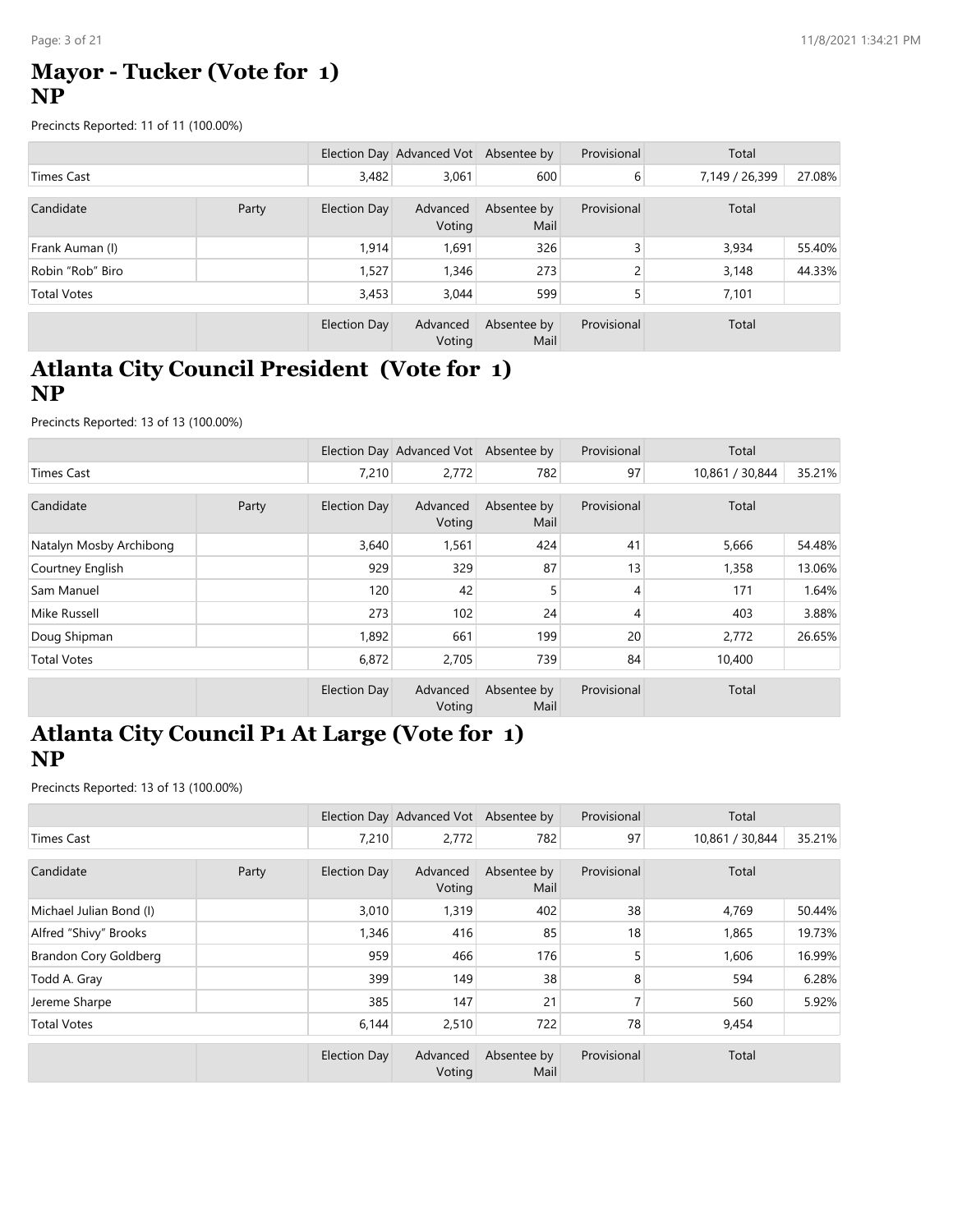#### **Atlanta City Council P2 At Large (Vote for 1) NP**

Precincts Reported: 13 of 13 (100.00%)

|                       |       |              | Election Day Advanced Vot Absentee by |                     | Provisional | Total           |        |
|-----------------------|-------|--------------|---------------------------------------|---------------------|-------------|-----------------|--------|
| Times Cast            |       | 7.210        | 2,772                                 | 782                 | 97          | 10,861 / 30,844 | 35.21% |
| Candidate             | Party | Election Day | Advanced<br>Voting                    | Absentee by<br>Mail | Provisional | Total           |        |
| Sonya Russell-Ofchus  |       | 1,928        | 643                                   | 142                 | 29          | 2,742           | 28.74% |
| Matt Westmoreland (I) |       | 4,305        | 1.870                                 | 537                 | 44          | 6,756           | 70.81% |
| <b>Total Votes</b>    |       | 6,262        | 2,524                                 | 679                 | 76          | 9,541           |        |
|                       |       | Election Day | Advanced<br>Voting                    | Absentee by<br>Mail | Provisional | Total           |        |

# **Atlanta City Council P3 At Large (Vote for 1) NP**

Precincts Reported: 13 of 13 (100.00%)

|                    |       |                     | Election Day Advanced Vot Absentee by |                     | Provisional     | Total           |        |
|--------------------|-------|---------------------|---------------------------------------|---------------------|-----------------|-----------------|--------|
| <b>Times Cast</b>  |       | 7,210               | 2,772                                 | 782                 | 97              | 10,861 / 30,844 | 35.21% |
| Candidate          | Party | Election Day        | Advanced<br>Voting                    | Absentee by<br>Mail | Provisional     | Total           |        |
| Jacki Labat        |       | 731                 | 350                                   | 137                 | 14              | 1,232           | 14.24% |
| Ralph Long         |       | 694                 | 244                                   | 96                  | 10 <sup>1</sup> | 1,044           | 12.07% |
| Jodi Merriday      |       | 1,753               | 752                                   | 213                 | 12              | 2,730           | 31.56% |
| Keisha Sean Waites |       | 1,638               | 625                                   | 146                 | 23              | 2,432           | 28.12% |
| Sherry B. Williams |       | 735                 | 314                                   | 77                  | 13              | 1,139           | 13.17% |
| <b>Total Votes</b> |       | 5,602               | 2,305                                 | 669                 | 74              | 8,650           |        |
|                    |       | <b>Election Day</b> | Advanced<br>Voting                    | Absentee by<br>Mail | Provisional     | Total           |        |

#### **Atlanta City Council D2 (Vote for 1) NP**

|                    |       |              | Election Day Advanced Vot Absentee by |                     | Provisional | Total         |        |
|--------------------|-------|--------------|---------------------------------------|---------------------|-------------|---------------|--------|
| Times Cast         |       | 901          | 264                                   | 88                  |             | 1,260 / 2,913 | 43.25% |
| Candidate          | Party | Election Day | Advanced<br>Voting                    | Absentee by<br>Mail | Provisional | Total         |        |
| Amir Farokhi (I)   |       | 708          | 220                                   | 65                  | 3           | 996           | 94.95% |
| <b>Total Votes</b> |       | 748          | 228                                   | 70                  |             | 1,049         |        |
|                    |       | Election Day | Advanced<br>Voting                    | Absentee by<br>Mail | Provisional | Total         |        |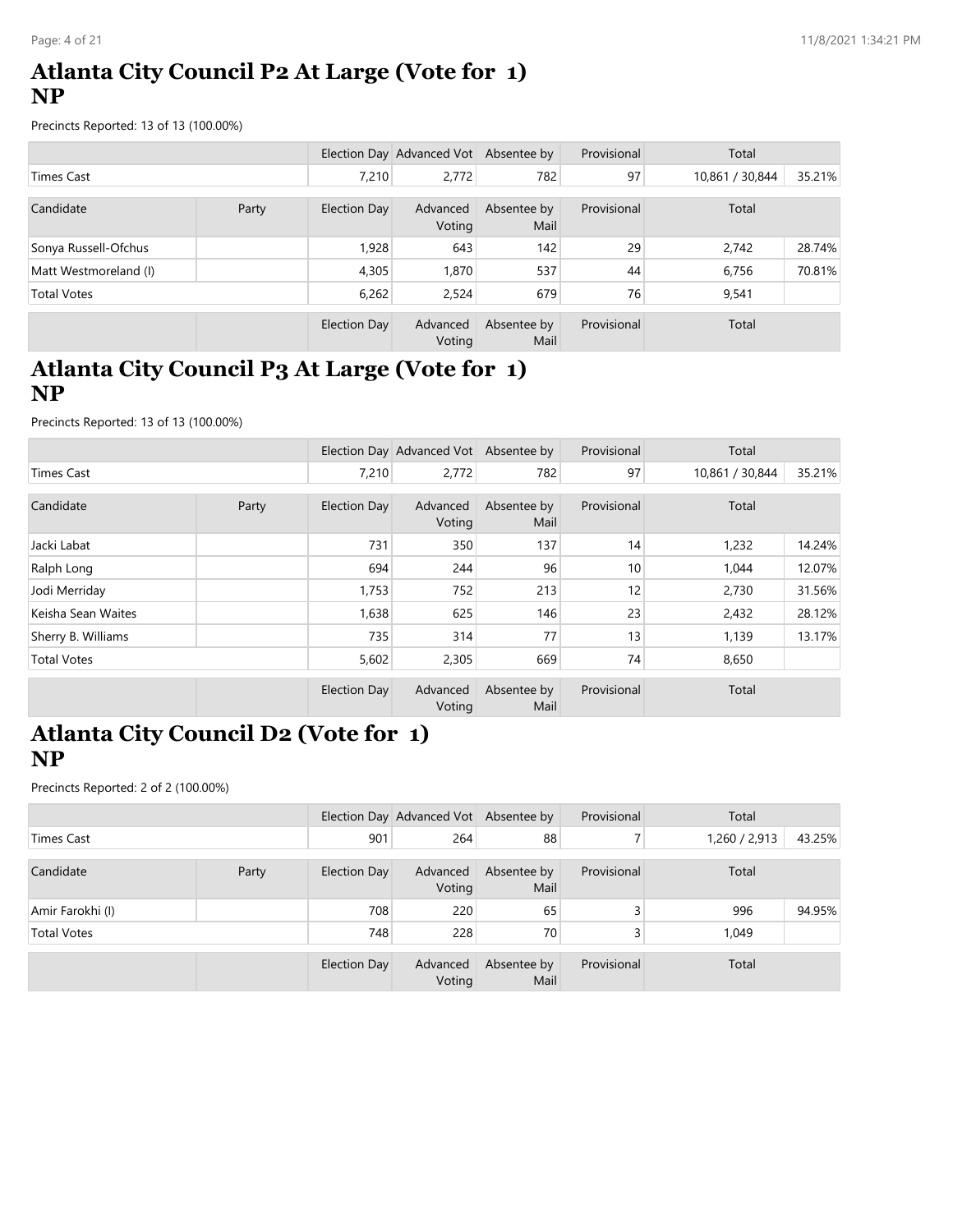### **Atlanta City Council D5 (Vote for 1) NP**

Precincts Reported: 6 of 6 (100.00%)

|                        |  |              | Election Day Advanced Vot Absentee by |                     | Provisional | Total          |        |
|------------------------|--|--------------|---------------------------------------|---------------------|-------------|----------------|--------|
| <b>Times Cast</b>      |  | 5,294        | 2,221                                 | 491                 | 73          | 8,079 / 21,947 | 36.81% |
| Candidate<br>Party     |  | Election Day | Advanced<br>Voting                    | Absentee by<br>Mail | Provisional | Total          |        |
| Samuel Bacote          |  | 909          | 413                                   | 117                 | 14          | 1,453          | 18.49% |
| Liliana Bakhtiari      |  | 2,554        | 944                                   | 168                 | 31          | 3,697          | 47.05% |
| Katrina "Katie" Kissel |  | 468          | 209                                   | 17                  | 6           | 700            | 8.91%  |
| Amanda "Mandy" Mahoney |  | 912          | 495                                   | 130                 |             | 1,542          | 19.62% |
| Doug Williams          |  | 294          | 118                                   | 38                  | 4           | 454            | 5.78%  |
| <b>Total Votes</b>     |  | 5,144        | 2,182                                 | 470                 | 62          | 7,858          |        |
|                        |  | Election Day | Advanced<br>Voting                    | Absentee by<br>Mail | Provisional | Total          |        |

### **Atlanta City Council D6 (Vote for 1) NP**

Precincts Reported: 7 of 7 (100.00%)

|                     |       |                     | Election Day Advanced Vot Absentee by |                     | Provisional | Total         |        |
|---------------------|-------|---------------------|---------------------------------------|---------------------|-------------|---------------|--------|
| Times Cast          |       | 1,015               | 287                                   | 203                 | 17          | 1,522 / 5,981 | 25.45% |
| Candidate           | Party | <b>Election Day</b> | Advanced<br>Voting                    | Absentee by<br>Mail | Provisional | Total         |        |
| Courtney Jenee DeDi |       | 103                 | 24                                    | 8                   | 4           | 139           | 9.81%  |
| Kathryn Voelpel     |       | 131                 | 22                                    | 10                  | 2           | 165           | 11.64% |
| Alex Wan            |       | 689                 | 234                                   | 179                 | 8           | 1,110         | 78.33% |
| <b>Total Votes</b>  |       | 926                 | 280                                   | 197                 | 14          | 1,417         |        |
|                     |       | Election Day        | Advanced<br>Voting                    | Absentee by<br>Mail | Provisional | Total         |        |

#### **Atlanta City Council D7 (Vote for 1) NP**

|                    |       |                     | Election Day Advanced Vot Absentee by |                     | Provisional | Total    |          |
|--------------------|-------|---------------------|---------------------------------------|---------------------|-------------|----------|----------|
| <b>Times Cast</b>  |       | 0                   | 0                                     | 0                   | 0           | 0/3      | $0.00\%$ |
| Candidate          | Party | <b>Election Day</b> | Advanced<br>Voting                    | Absentee by<br>Mail | Provisional | Total    |          |
| Howard Shook (I)   |       |                     | 0                                     | 0                   | 0           | $\Omega$ | N/A      |
| <b>Total Votes</b> |       |                     | 0                                     | 0                   | 0           |          |          |
|                    |       | Election Day        | Advanced<br>Voting                    | Absentee by<br>Mail | Provisional | Total    |          |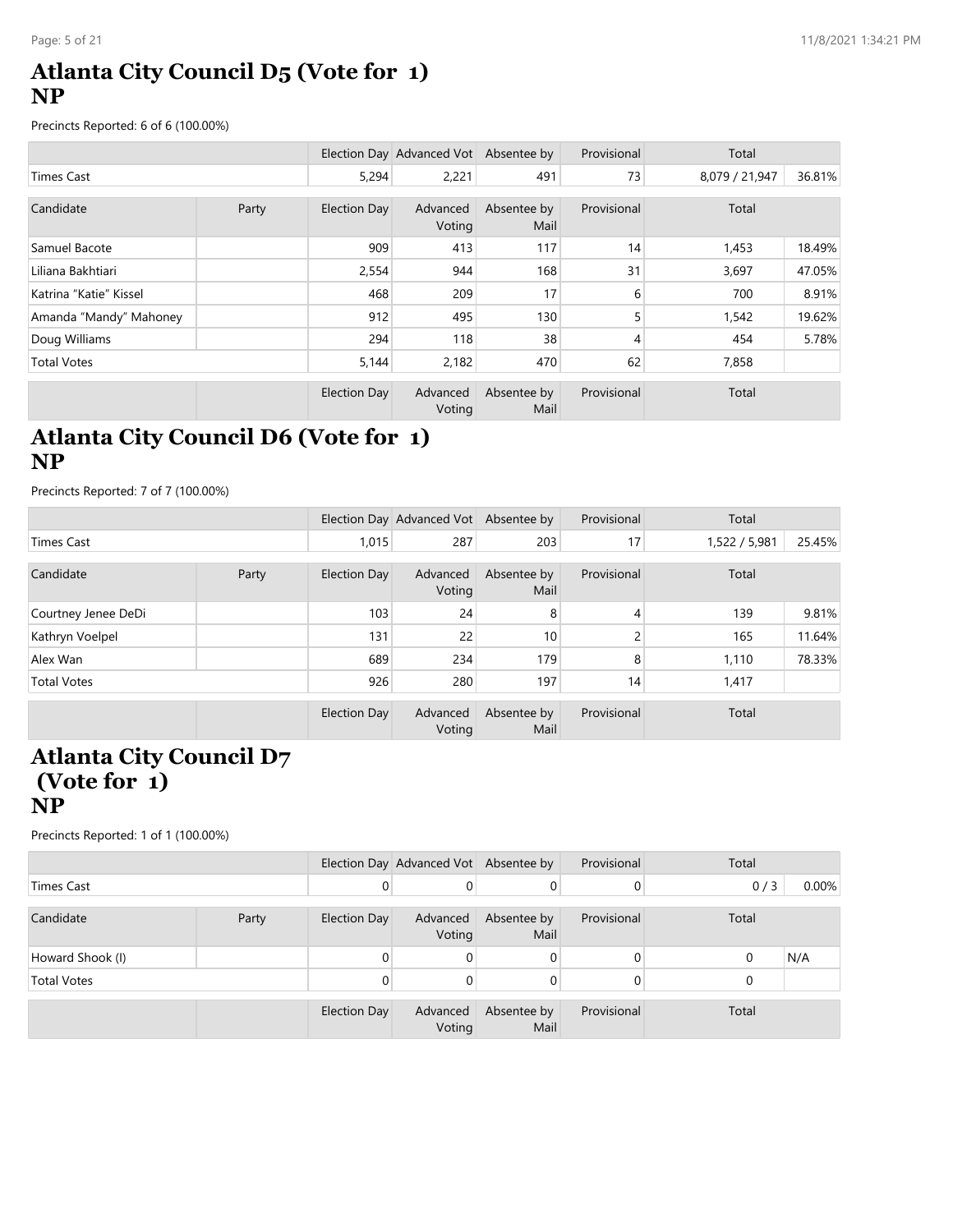# **Atlanta Board of Education D7 At Large (Vote for 1) NP**

Precincts Reported: 13 of 13 (100.00%)

|                             |       |              | Election Day Advanced Vot Absentee by |                     | Provisional | Total           |        |
|-----------------------------|-------|--------------|---------------------------------------|---------------------|-------------|-----------------|--------|
| <b>Times Cast</b>           |       | 7,210        | 2,772                                 | 782                 | 97          | 10,861 / 30,844 | 35.21% |
|                             |       |              |                                       |                     |             |                 |        |
| Candidate                   | Party | Election Day | Advanced<br>Voting                    | Absentee by<br>Mail | Provisional | Total           |        |
| Patricia "Granny P" Crayton |       | 728          | 229                                   | 68                  | 6           | 1,031           | 12.09% |
| Tamara Jones                |       | 2,066        | 830                                   | 215                 | 31          | 3,142           | 36.84% |
| Royce Carter Mann           |       | 1,233        | 433                                   | 145                 | 18          | 1,829           | 21.45% |
| Stephen Spring              |       | 555          | 266                                   | 81                  | 5           | 907             | 10.64% |
| Kanesha "KaCey" Venning     |       | 975          | 437                                   | 133                 | 12          | 1,557           | 18.26% |
| <b>Total Votes</b>          |       | 5,597        | 2,215                                 | 642                 | 74          | 8,528           |        |
|                             |       | Election Day | Advanced                              | Absentee by         | Provisional | Total           |        |
|                             |       |              | Voting                                | Mail                |             |                 |        |

#### **Atlanta Board of Education D8 At Large (Vote for 1) NP**

Precincts Reported: 13 of 13 (100.00%)

|                           |       |              | Election Day Advanced Vot Absentee by |                     | Provisional | Total           |        |
|---------------------------|-------|--------------|---------------------------------------|---------------------|-------------|-----------------|--------|
| <b>Times Cast</b>         |       | 7.210        | 2,772                                 | 782                 | 97          | 10,861 / 30,844 | 35.21% |
| Candidate                 | Party | Election Day | Advanced<br>Voting                    | Absentee by<br>Mail | Provisional | Total           |        |
| Cynthia Briscoe-Brown (I) |       | 4,117        | 1.707                                 | 505                 | 45          | 6,374           | 72.70% |
| Keedar Whittle            |       | 1,603        | 581                                   | 155                 | 25          | 2,364           | 26.96% |
| <b>Total Votes</b>        |       | 5,742        | 2.294                                 | 660                 | 72          | 8,768           |        |
|                           |       | Election Day | Advanced<br>Voting                    | Absentee by<br>Mail | Provisional | Total           |        |

### **Atlanta Board of Education D9 At Large (Vote for 1) NP**

|                      |  |              | Election Day Advanced Vot Absentee by |                     | Provisional | Total           |        |
|----------------------|--|--------------|---------------------------------------|---------------------|-------------|-----------------|--------|
| <b>Times Cast</b>    |  | 7,210        | 2,772                                 | 782                 | 97          | 10,861 / 30,844 | 35.21% |
| Candidate<br>Party   |  | Election Day | Advanced<br>Voting                    | Absentee by<br>Mail | Provisional | Total           |        |
| Jason B. Allen       |  | 1,005        | 393                                   | 114                 | 18          | 1,530           | 17.95% |
| Jason F. Esteves (I) |  | 3,758        | 1,627                                 | 471                 | 39          | 5,895           | 69.14% |
| D'Jaris "DJ" James   |  | 780          | 217                                   | 57                  | 16          | 1,070           | 12.55% |
| <b>Total Votes</b>   |  | 5,566        | 2,242                                 | 643                 | 75          | 8,526           |        |
|                      |  | Election Day | Advanced<br>Voting                    | Absentee by<br>Mail | Provisional | Total           |        |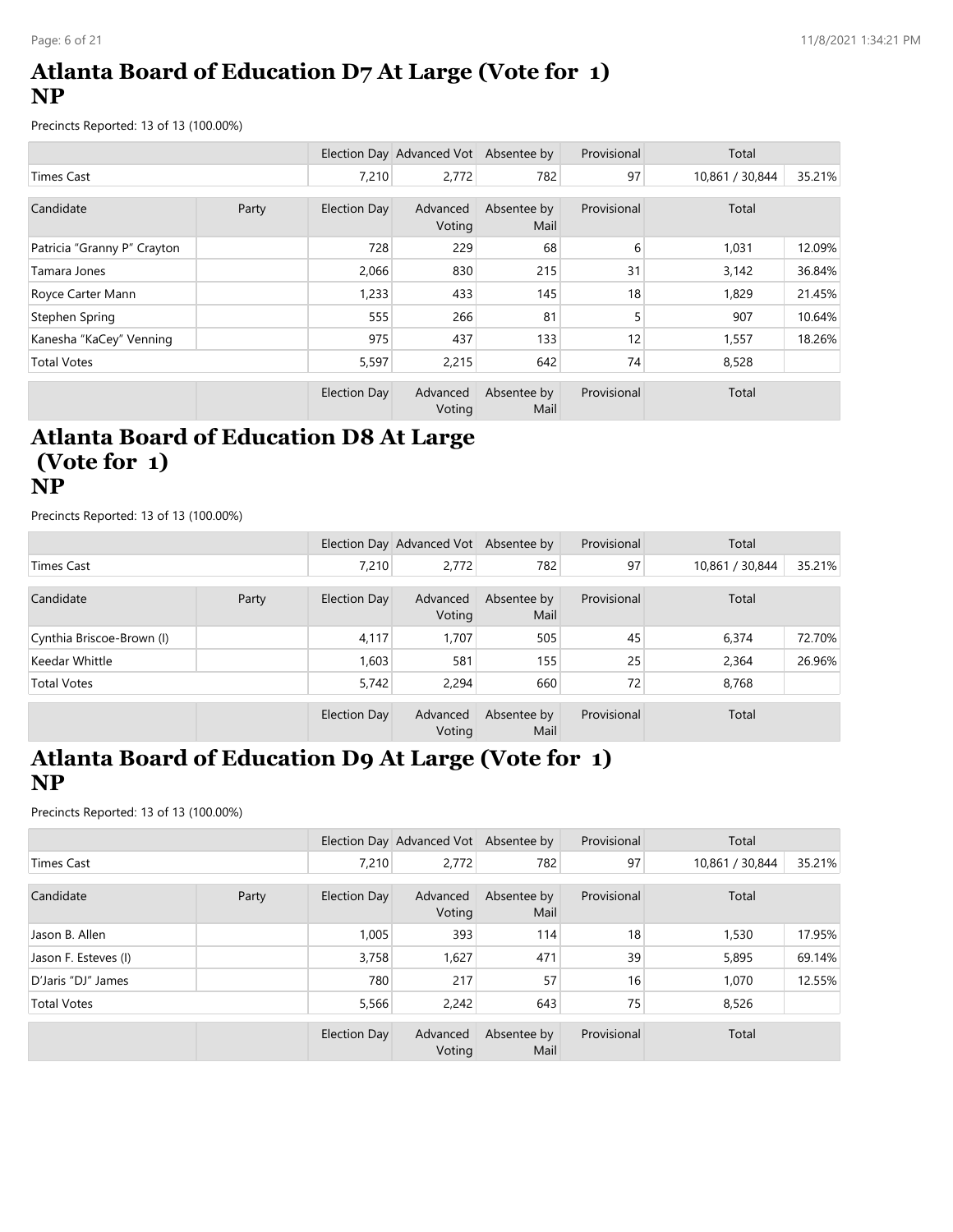### **Atlanta Board of Education D1 (Vote for 1) NP**

Precincts Reported: 2 of 2 (100.00%)

|                    |  |                     | Election Day Advanced Vot Absentee by |                     | Provisional  | Total         |        |
|--------------------|--|---------------------|---------------------------------------|---------------------|--------------|---------------|--------|
| <b>Times Cast</b>  |  | 901                 | 264                                   | 88                  |              | 1,260 / 2,913 | 43.25% |
| Candidate<br>Party |  | <b>Election Day</b> | Advanced<br>Voting                    | Absentee by<br>Mail | Provisional  | Total         |        |
| Katie Howard       |  | 570                 | 195                                   | 58                  | C.           | 825           | 84.53% |
| Wykeisha Howe      |  | 105                 | 31                                    | 7                   | <sup>1</sup> | 145           | 14.86% |
| <b>Total Votes</b> |  | 681                 | 226                                   | 65                  | 4            | 976           |        |
|                    |  | Election Day        | Advanced<br>Voting                    | Absentee by<br>Mail | Provisional  | Total         |        |

#### **Atlanta Board of Education D3 (Vote for 1) NP**

Precincts Reported: 12 of 12 (100.00%)

|                         |       |                     | Election Day Advanced Vot Absentee by |                     | Provisional | Total          |        |
|-------------------------|-------|---------------------|---------------------------------------|---------------------|-------------|----------------|--------|
| Times Cast              |       | 6,309               | 2,508                                 | 694                 | 90          | 9,601 / 27,928 | 34.38% |
| Candidate               | Party | Election Day        | Advanced<br>Voting                    | Absentee by<br>Mail | Provisional | Total          |        |
| Michelle Olympiadis (I) |       | 4,575               | 1,917                                 | 516                 | 57          | 7,065          | 97.80% |
| <b>Total Votes</b>      |       | 4,695               | 1,953                                 | 517                 | 59          | 7,224          |        |
|                         |       | <b>Election Day</b> | Advanced<br>Voting                    | Absentee by<br>Mail | Provisional | Total          |        |

# **Atlanta Board of Education D4 (Vote for 1) NP**

|                    |       |              | Election Day Advanced Vot Absentee by |                     | Provisional | Total       |       |
|--------------------|-------|--------------|---------------------------------------|---------------------|-------------|-------------|-------|
| <b>Times Cast</b>  |       | 0            | $\mathbf{0}$                          |                     | 0           | 0/3         | 0.00% |
| Candidate          | Party | Election Day | Advanced<br>Voting                    | Absentee by<br>Mail | Provisional | Total       |       |
| Mikayla Arciaga    |       | 0            | $\mathbf{0}$                          | 0                   | $\Omega$    | $\mathbf 0$ | N/A   |
| Jennifer McDonald  |       | 0            | $\mathbf 0$                           |                     | 0           | $\mathbf 0$ | N/A   |
| <b>Total Votes</b> |       | 0            | $\mathbf 0$                           | 0                   | 0           | $\Omega$    |       |
|                    |       | Election Day | Advanced<br>Voting                    | Absentee by<br>Mail | Provisional | Total       |       |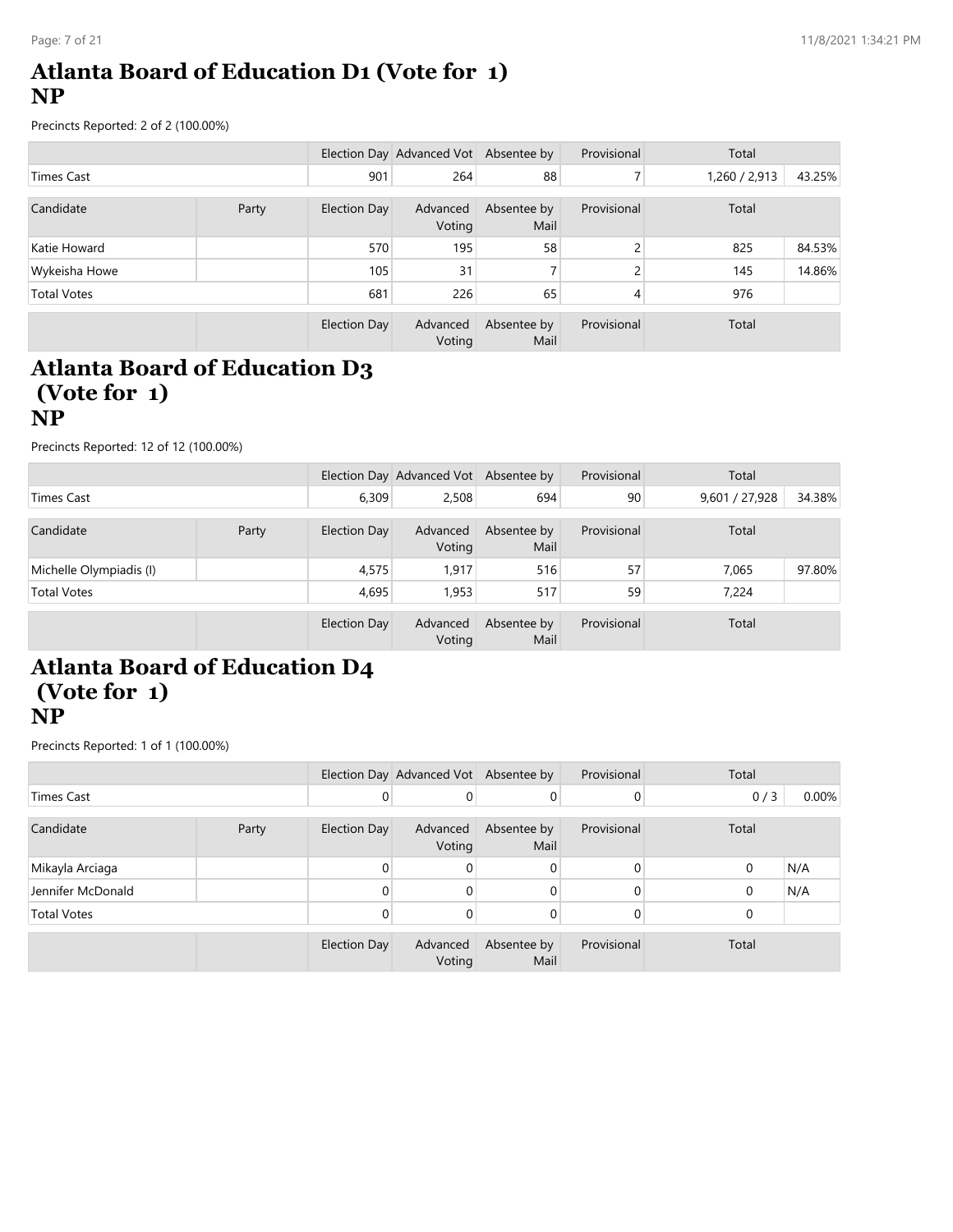### **Avondale Estates City Commissioner (Vote for 2) NP**

Precincts Reported: 1 of 1 (100.00%)

|                     |       |              | Election Day Advanced Vot Absentee by |                     | Provisional | Total       |        |
|---------------------|-------|--------------|---------------------------------------|---------------------|-------------|-------------|--------|
| Times Cast          |       | 972          | 147                                   | 91                  |             | 1,211/3,080 | 39.32% |
| Candidate           | Party | Election Day | Advanced<br>Voting                    | Absentee by<br>Mail | Provisional | Total       |        |
| Ricardo Israel Korn |       | 294          | 40                                    | 29                  | 0           | 363         | 15.85% |
| Lionel Laratte (I)  |       | 725          | 107                                   | 66                  |             | 899         | 39.26% |
| Lisa Shortell (I)   |       | 814          | 123                                   | 77                  |             | 1,015       | 44.32% |
| <b>Total Votes</b>  |       | 1,846        | 270                                   | 172                 | 2           | 2,290       |        |
|                     |       | Election Day | Advanced<br>Voting                    | Absentee by<br>Mail | Provisional | Total       |        |

# **Brookhaven Council Member, District 2 (Vote for 1) NP**

Precincts Reported: 6 of 6 (100.00%)

|                      |       |              | Election Day Advanced Vot Absentee by |                     | Provisional | Total         |        |
|----------------------|-------|--------------|---------------------------------------|---------------------|-------------|---------------|--------|
| Times Cast           |       | 1.640        | 599                                   | 105                 | ے           | 2,346 / 9,065 | 25.88% |
| Candidate            | Party | Election Day | Advanced<br>Voting                    | Absentee by<br>Mail | Provisional | Total         |        |
| Katie Dunagan        |       | 648          | 152                                   | 25                  | 0           | 825           | 35.23% |
| H.J. "John" Park (I) |       | 986          | 443                                   | 80                  |             | 1,509         | 64.43% |
| <b>Total Votes</b>   |       | 1,639        | 598                                   | 105                 | 0           | 2,342         |        |
|                      |       | Election Day | Advanced<br>Voting                    | Absentee by<br>Mail | Provisional | Total         |        |

# **Brookhaven Council Member, District 4 (Vote for 1) NP**

|                    |       |                     | Election Day Advanced Vot Absentee by |                     | Provisional | Total       |        |
|--------------------|-------|---------------------|---------------------------------------|---------------------|-------------|-------------|--------|
| Times Cast         |       | 602                 | 168                                   | 113                 |             | 884 / 6,331 | 13.96% |
| Candidate          | Party | Election Day        | Advanced<br>Voting                    | Absentee by<br>Mail | Provisional | Total       |        |
| Dale Boone         |       | 132                 | 22                                    | 16                  | 0           | 170         | 19.52% |
| John J. Funny      |       | 461                 | 142                                   | 94                  | 0           | 697         | 80.02% |
| <b>Total Votes</b> |       | 595                 | 166                                   | 110                 | 0           | 871         |        |
|                    |       | <b>Election Day</b> | Advanced<br>Voting                    | Absentee by<br>Mail | Provisional | Total       |        |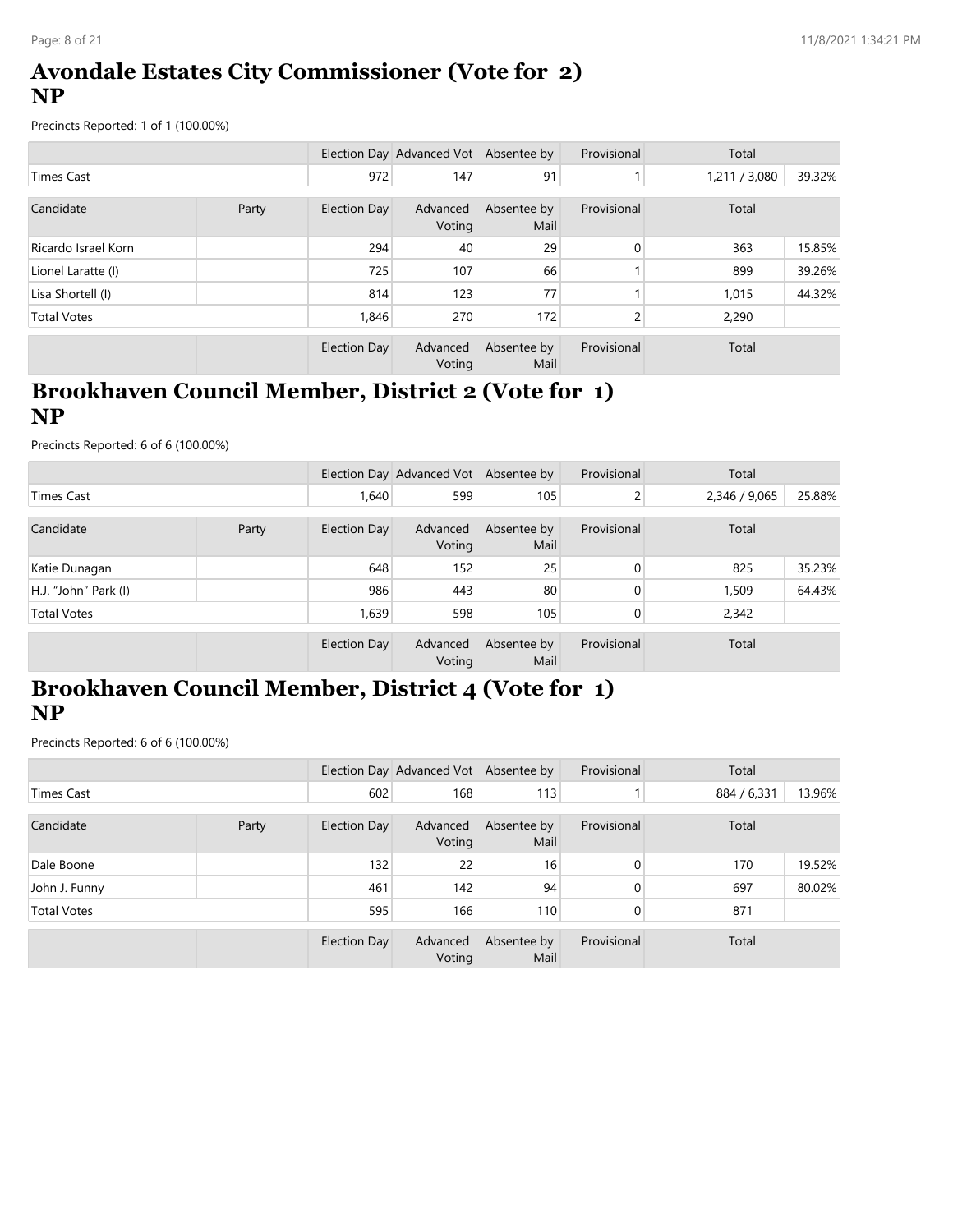# **Dunwoody City Council Member District 1, Post 1 (Vote for 1) NP**

Precincts Reported: 4 of 4 (100.00%)

|                        |       |                     | Election Day Advanced Vot Absentee by |                     | Provisional | Total          |        |
|------------------------|-------|---------------------|---------------------------------------|---------------------|-------------|----------------|--------|
| <b>Times Cast</b>      |       | 1.109               | 715                                   | 171                 | C.<br>ے     | 1,997 / 10,285 | 19.42% |
| Candidate              | Party | Election Day        | Advanced<br>Voting                    | Absentee by<br>Mail | Provisional | Total          |        |
| Catherine Lautenbacher |       | 570                 | 401                                   | 92                  |             | 1,064          | 53.58% |
| Terry Nall             |       | 529                 | 308                                   | 79                  |             | 917            | 46.17% |
| <b>Total Votes</b>     |       | 1,102               | 711                                   | 171                 |             | 1,986          |        |
|                        |       | <b>Election Day</b> | Advanced<br>Voting                    | Absentee by<br>Mail | Provisional | Total          |        |

# **Dunwoody City Council Member District 2, Post 2 (Vote for 1) NP**

Precincts Reported: 7 of 7 (100.00%)

|                    |       |              | Election Day Advanced Vot Absentee by |                     | Provisional | Total          |        |
|--------------------|-------|--------------|---------------------------------------|---------------------|-------------|----------------|--------|
| <b>Times Cast</b>  |       | 1,352        | 933                                   | 180                 | 8           | 2,473 / 11,611 | 21.30% |
| Candidate          | Party | Election Day | Advanced<br>Voting                    | Absentee by<br>Mail | Provisional | Total          |        |
| <b>Rob Price</b>   |       | 746          | 589                                   | 92                  | 4           | 1,431          | 58.17% |
| Jim Riticher (I)   |       | 594          | 339                                   | 84                  |             | 1,019          | 41.42% |
| <b>Total Votes</b> |       | 1,346        | 929                                   | 178                 |             | 2,460          |        |
|                    |       | Election Day | Advanced<br>Voting                    | Absentee by<br>Mail | Provisional | Total          |        |

# **Dunwoody City Council Member District 3, Post 3 (Vote for 1) NP**

|                    |       |              | Election Day Advanced Vot Absentee by |                     | Provisional | Total          |        |
|--------------------|-------|--------------|---------------------------------------|---------------------|-------------|----------------|--------|
| <b>Times Cast</b>  |       | 1,329        | 472                                   | 222                 | 2           | 2,025 / 10,107 | 20.04% |
| Candidate          | Party | Election Day | Advanced<br>Voting                    | Absentee by<br>Mail | Provisional | Total          |        |
| Tom Lambert (I)    |       | 853          | 333                                   | 162                 |             | 1,349          | 68.03% |
| <b>Brian Sims</b>  |       | 439          | 130 <sub>1</sub>                      | 53                  | $\Omega$    | 622            | 31.37% |
| <b>Total Votes</b> |       | 1,299        | 465                                   | 218                 |             | 1,983          |        |
|                    |       | Election Day | Advanced<br>Voting                    | Absentee by<br>Mail | Provisional | Total          |        |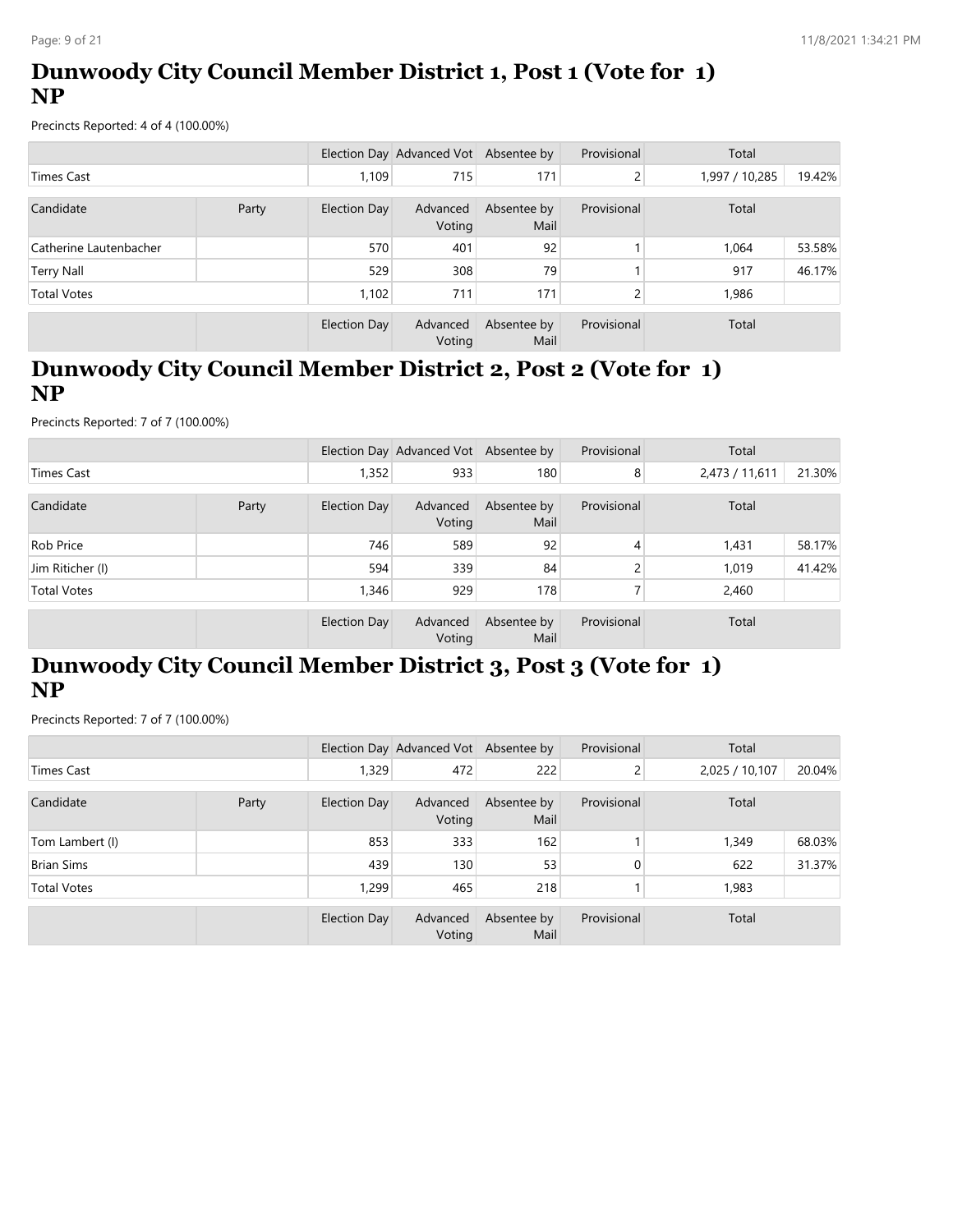### **Lithonia City Council (Vote for 3) NP**

Precincts Reported: 1 of 1 (100.00%)

|                        |       |              | Election Day Advanced Vot Absentee by |                     | Provisional | Total       |        |
|------------------------|-------|--------------|---------------------------------------|---------------------|-------------|-------------|--------|
| Times Cast             |       | 126          |                                       | 11                  | 0           | 144 / 1,679 | 8.58%  |
| Candidate              | Party | Election Day | Advanced<br>Voting                    | Absentee by<br>Mail | Provisional | Total       |        |
| William "Ric" Dodd (I) |       | 53           | 3                                     |                     | 0           | 61          | 17.99% |
| Diane W. Howard (I)    |       | 58           | 5                                     | 8                   | 0           | 71          | 20.94% |
| Amelia Inman (I)       |       | 73           | 6                                     | 9                   | 0           | 88          | 25.96% |
| Yolanda C. Sheppard    |       | 104          | 5                                     |                     | $\Omega$    | 114         | 33.63% |
| <b>Total Votes</b>     |       | 293          | 19                                    | 27                  |             | 339         |        |
|                        |       | Election Day | Advanced<br>Voting                    | Absentee by<br>Mail | Provisional | Total       |        |

# **Pine Lake City Council Member (Vote for 3) NP**

Precincts Reported: 1 of 1 (100.00%)

|                         |       |              | Election Day Advanced Vot Absentee by |                     | Provisional  | Total   |        |
|-------------------------|-------|--------------|---------------------------------------|---------------------|--------------|---------|--------|
| Times Cast              |       | 182          | 0                                     | $\overline{0}$      | 0            | 182/616 | 29.55% |
| Candidate               | Party | Election Day | Advanced<br>Voting                    | Absentee by<br>Mail | Provisional  | Total   |        |
| Jean Bordeaux (I)       |       | 144          | 0                                     | $\mathbf 0$         | $\mathbf{0}$ | 144     | 28.24% |
| Matthew Jacob Collins   |       | 64           | $\mathbf{0}$                          | $\mathbf{0}$        | 0            | 64      | 12.55% |
| Brandy Hall (I)         |       | 153          | $\Omega$                              | $\Omega$            | 0            | 153     | 30.00% |
| Augusta Marie Woods (I) |       | 148          | 0                                     | $\Omega$            | 0            | 148     | 29.02% |
| <b>Total Votes</b>      |       | 510          | 0                                     | 0                   | 0            | 510     |        |
|                         |       | Election Day | Advanced<br>Voting                    | Absentee by<br>Mail | Provisional  | Total   |        |

### **Chamblee City Council, At-Large (Vote for 1) NP**

|                    |       |              | Election Day Advanced Vot Absentee by |                     | Provisional | Total          |        |
|--------------------|-------|--------------|---------------------------------------|---------------------|-------------|----------------|--------|
| Times Cast         |       | 1,360        | 437                                   | 153                 | 5           | 1,955 / 13,805 | 14.16% |
| Candidate          | Party | Election Day | Advanced<br>Voting                    | Absentee by<br>Mail | Provisional | Total          |        |
| Jimmy Furst        |       | 740          | 254                                   | 83                  |             | 1,078          | 56.38% |
| Van Pappas         |       | 584          | 176                                   | 66                  |             | 827            | 43.25% |
| <b>Total Votes</b> |       | 1,330        | 430                                   | 150                 | C.<br>۷     | 1,912          |        |
|                    |       | Election Day | Advanced<br>Voting                    | Absentee by<br>Mail | Provisional | Total          |        |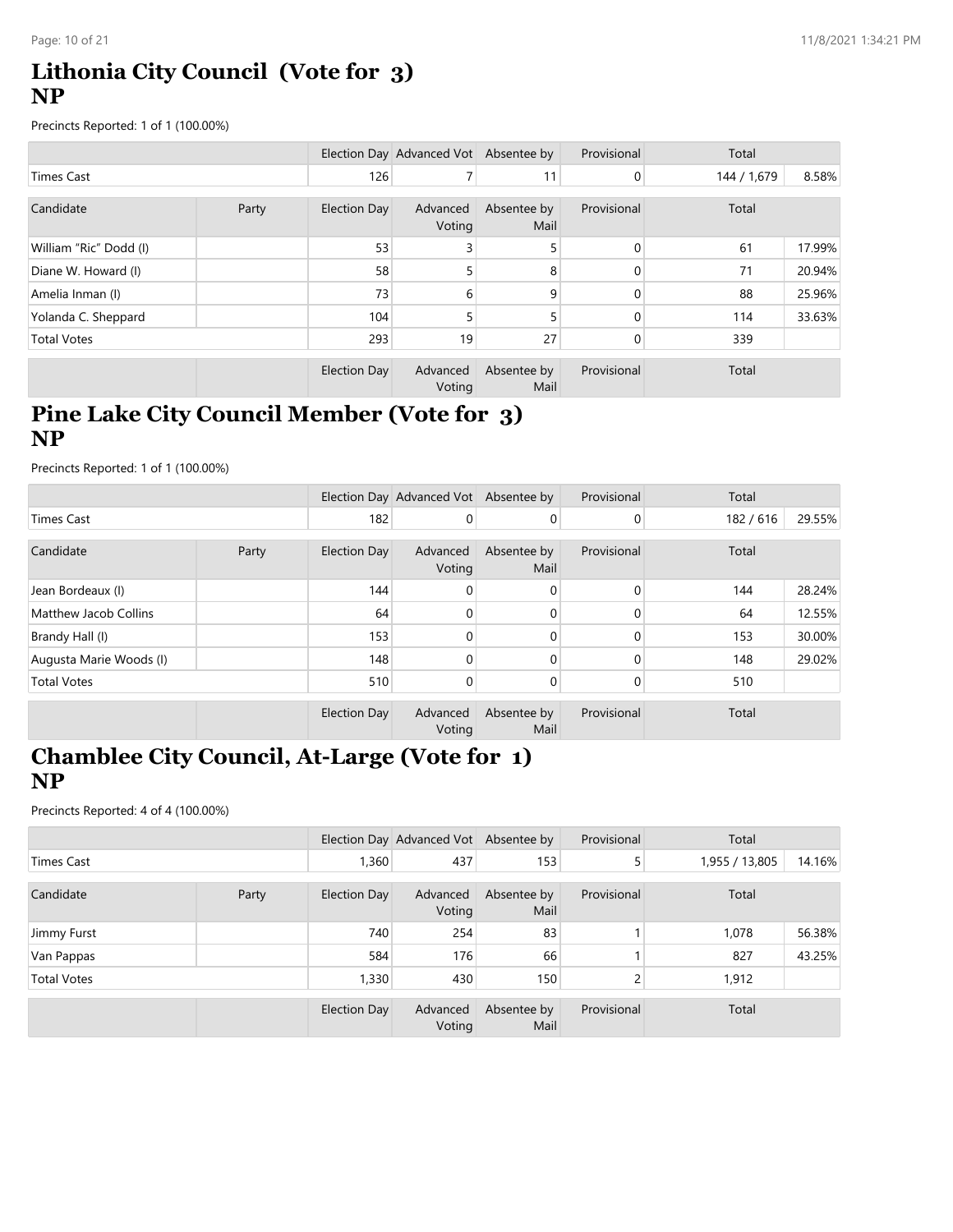### **Chamblee City Council, District 1 (Vote for 1) NP**

Precincts Reported: 4 of 4 (100.00%)

|                    |       |              | Election Day Advanced Vot Absentee by |                     | Provisional   | Total          |        |
|--------------------|-------|--------------|---------------------------------------|---------------------|---------------|----------------|--------|
| Times Cast         |       | 1,360        | 437                                   | 153                 | 5             | 1,955 / 13,805 | 14.16% |
| Candidate          | Party | Election Day | Advanced<br>Voting                    | Absentee by<br>Mail | Provisional   | Total          |        |
| John A. Mesa (I)   |       | 806          | 280                                   | 80                  | C.            | 1,168          | 62.53% |
| Lewis Newmark      |       | 486          | 143                                   | 64                  | $\Omega$      | 693            | 37.10% |
| <b>Total Votes</b> |       | 1,296        | 425                                   | 145                 | $\mathcal{L}$ | 1,868          |        |
|                    |       | Election Day | Advanced<br>Voting                    | Absentee by<br>Mail | Provisional   | Total          |        |

# **Chamblee City Council, District 4 (Vote for 1) NP**

Precincts Reported: 4 of 4 (100.00%)

|                      |       |                     | Election Day Advanced Vot Absentee by |                     | Provisional | Total          |        |
|----------------------|-------|---------------------|---------------------------------------|---------------------|-------------|----------------|--------|
| <b>Times Cast</b>    |       | 1,360               | 437                                   | 153                 | 5           | 1,955 / 13,805 | 14.16% |
| Candidate            | Party | <b>Election Day</b> | Advanced<br>Voting                    | Absentee by<br>Mail | Provisional | Total          |        |
| Elmer L. Veith       |       | 655                 | 250                                   | 79                  |             | 985            | 58.39% |
| Douglas A. Westhoven |       | 488                 | 144                                   | 47                  |             | 680            | 40.31% |
| <b>Total Votes</b>   |       | 1,158               | 398                                   | 129                 |             | 1,687          |        |
|                      |       | <b>Election Day</b> | Advanced<br>Voting                    | Absentee by<br>Mail | Provisional | Total          |        |

# **Decatur City Commissioner District 1, Post A (Vote for 1) NP**

|                    |  |              | Election Day Advanced Vot Absentee by |                     | Provisional | Total          |        |
|--------------------|--|--------------|---------------------------------------|---------------------|-------------|----------------|--------|
| <b>Times Cast</b>  |  | 2,296        | 407                                   | 467                 |             | 3,175 / 10,043 | 31.61% |
| Candidate<br>Party |  | Election Day | Advanced<br>Voting                    | Absentee by<br>Mail | Provisional | Total          |        |
| Katie Bell         |  | 979          | 153                                   | 142                 |             | 1,275          | 40.71% |
| Kelly Walsh (I)    |  | 1,283        | 246                                   | 316                 | 3           | 1,848          | 59.00% |
| <b>Total Votes</b> |  | 2,268        | 401                                   | 459                 | 4           | 3,132          |        |
|                    |  | Election Day | Advanced<br>Voting                    | Absentee by<br>Mail | Provisional | Total          |        |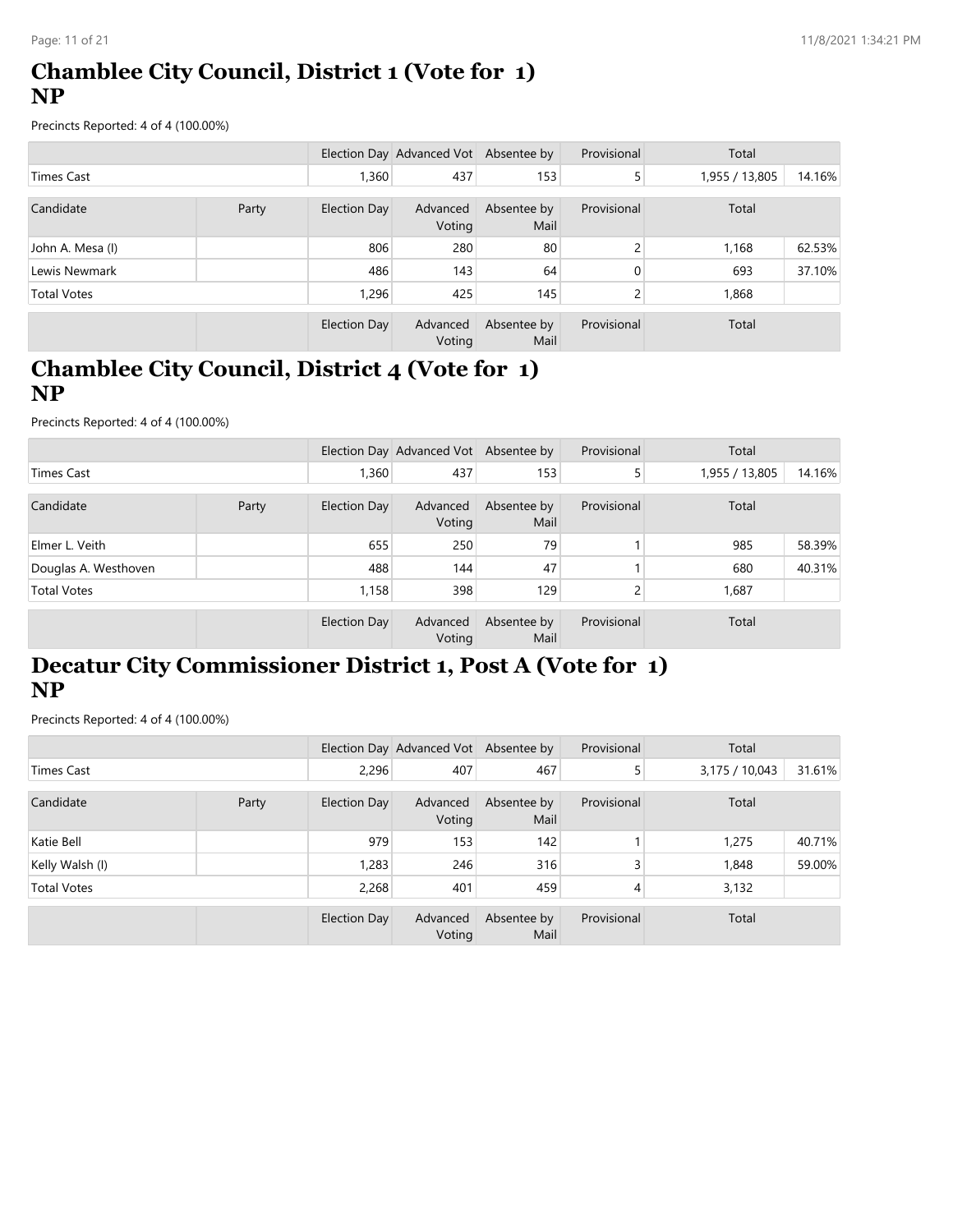# **Decatur City Commissioner District 2, Post A (Vote for 1) NP**

Precincts Reported: 5 of 5 (100.00%)

|                    |  |              | Election Day Advanced Vot Absentee by |                     | Provisional    | Total         |        |
|--------------------|--|--------------|---------------------------------------|---------------------|----------------|---------------|--------|
| Times Cast         |  | 1,603        | 257                                   | 136                 | 4              | 2,000 / 9,458 | 21.15% |
| Candidate<br>Party |  | Election Day | Advanced<br>Voting                    | Absentee by<br>Mail | Provisional    | Total         |        |
| Patti Garrett (I)  |  | 1,453        | 232                                   | 126                 | $\overline{0}$ | 1,811         | 98.05% |
| <b>Total Votes</b> |  | 1,487        | 234                                   | 126                 | $\overline{0}$ | 1,847         |        |
|                    |  | Election Day | Advanced<br>Voting                    | Absentee by<br>Mail | Provisional    | Total         |        |

### **Decatur BoE, At-Large (Vote for 1) NP**

Precincts Reported: 7 of 7 (100.00%)

|                        |       |              | Election Day Advanced Vot Absentee by |                     | Provisional | Total          |        |
|------------------------|-------|--------------|---------------------------------------|---------------------|-------------|----------------|--------|
| Times Cast             |       | 3,899        | 664                                   | 603                 | 9           | 5,175 / 19,501 | 26.54% |
| Candidate              | Party | Election Day | Advanced<br>Voting                    | Absentee by<br>Mail | Provisional | Total          |        |
| Jana Johnson-Davis (I) |       | 3,358        | 577                                   | 480                 |             | 4,420          | 97.42% |
| <b>Total Votes</b>     |       | 3,458        | 591                                   | 483                 |             | 4,537          |        |
|                        |       | Election Day | Advanced<br>Voting                    | Absentee by<br>Mail | Provisional | Total          |        |

### **Decatur BoE District 1, Post A (Vote for 1) NP**

Precincts Reported: 4 of 4 (100.00%)

|                    |       |                     | Election Day Advanced Vot Absentee by |                     | Provisional | Total          |        |
|--------------------|-------|---------------------|---------------------------------------|---------------------|-------------|----------------|--------|
| Times Cast         |       | 2,296               | 407                                   | 467                 |             | 3,175 / 10,043 | 31.61% |
| Candidate          | Party | <b>Election Day</b> | Advanced<br>Voting                    | Absentee by<br>Mail | Provisional | Total          |        |
| Hans Utz           |       | 1,981               | 358                                   | 359                 |             | 2,701          | 98.08% |
| <b>Total Votes</b> |       | 2,026               | 362                                   | 363                 | 3           | 2,754          |        |
|                    |       | Election Day        | Advanced<br>Voting                    | Absentee by<br>Mail | Provisional | Total          |        |

# **Decatur BoE District 2, Post A (Vote for 1) NP**

|                    |       |                     | Election Day Advanced Vot Absentee by |                     | Provisional  | Total         |        |
|--------------------|-------|---------------------|---------------------------------------|---------------------|--------------|---------------|--------|
| <b>Times Cast</b>  |       | 1,603               | 257                                   | 136                 | 4            | 2,000 / 9,458 | 21.15% |
| Candidate          | Party | <b>Election Day</b> | Advanced<br>Voting                    | Absentee by<br>Mail | Provisional  | Total         |        |
| Dan Baskerville    |       | 537                 | 71                                    | 22                  | $\Omega$     | 630           | 33.05% |
| Carmen D. Sulton   |       | 990                 | 179                                   | 102                 | $\Omega$     | 1,271         | 66.68% |
| <b>Total Votes</b> |       | 1,531               | 251                                   | 124                 | $\mathbf{0}$ | 1,906         |        |
|                    |       | Election Day        | Advanced<br>Voting                    | Absentee by<br>Mail | Provisional  | Total         |        |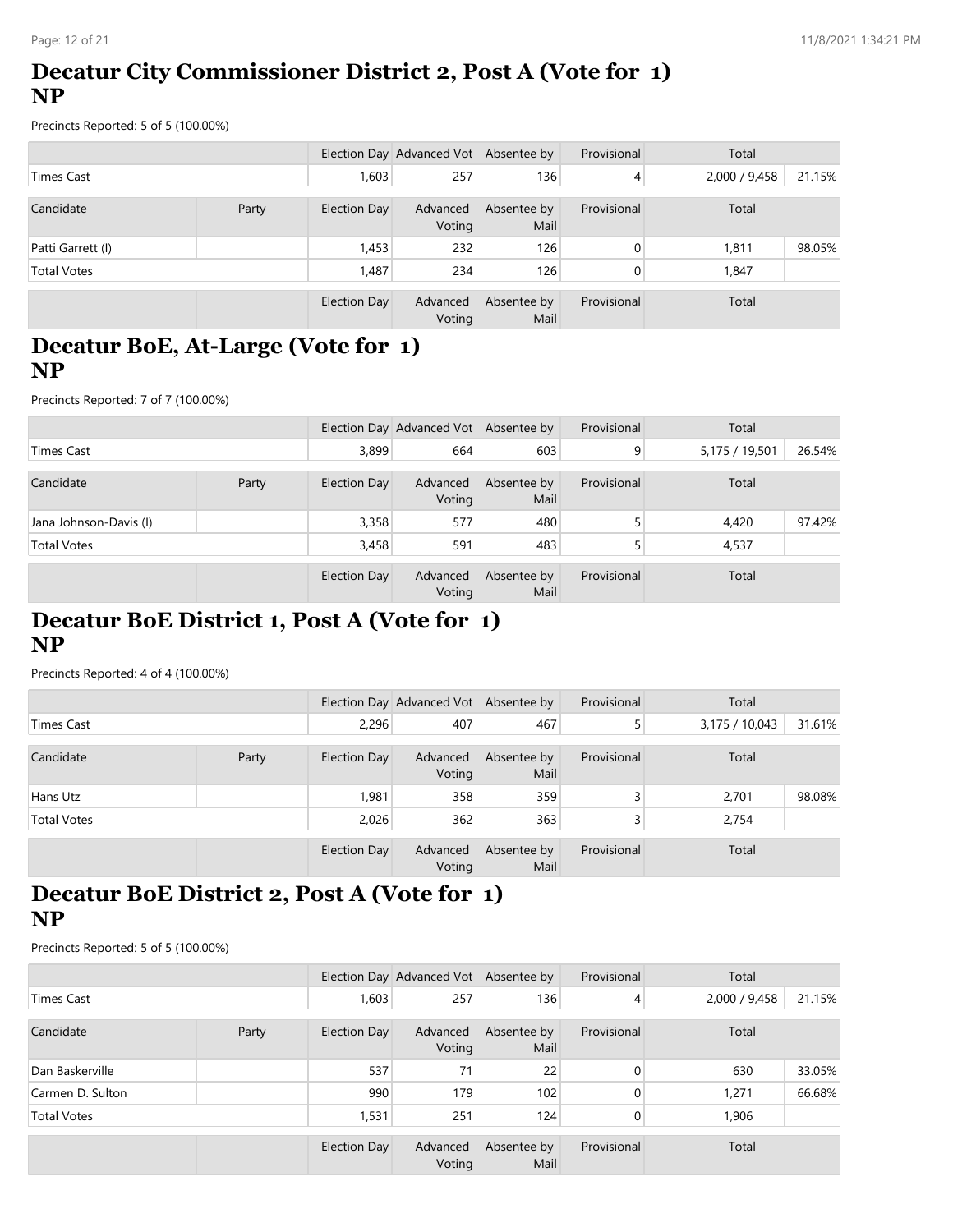### **Decatur Homestead Exemption (Vote for 1) NP**

Precincts Reported: 7 of 7 (100.00%)

|                    |  |                     | Election Day Advanced Vot Absentee by |                     | Provisional    | Total          |        |
|--------------------|--|---------------------|---------------------------------------|---------------------|----------------|----------------|--------|
| Times Cast         |  | 3,899               | 664                                   | 603                 | 9 <sub>l</sub> | 5,175 / 19,501 | 26.54% |
| Candidate<br>Party |  | <b>Election Day</b> | Advanced<br>Voting                    | Absentee by<br>Mail | Provisional    | Total          |        |
| <b>YES</b>         |  | 3,424               | 599                                   | 536                 |                | 4,566          | 89.04% |
| NO <sub>1</sub>    |  | 446                 | 63                                    | 52                  |                | 562            | 10.96% |
| <b>Total Votes</b> |  | 3,870               | 662                                   | 588                 | 8              | 5,128          |        |
|                    |  | <b>Election Day</b> | Advanced<br>Voting                    | Absentee by<br>Mail | Provisional    | Total          |        |

# **Stonecrest City Councilmember, District Post 1 (Vote for 1) NP**

Precincts Reported: 4 of 4 (100.00%)

|                        |       |                     | Election Day Advanced Vot Absentee by |                     | Provisional | Total       |        |
|------------------------|-------|---------------------|---------------------------------------|---------------------|-------------|-------------|--------|
| Times Cast             |       | 504                 | 239                                   | 35                  |             | 779 / 7,413 | 10.51% |
| Candidate              | Party | <b>Election Day</b> | Advanced<br>Voting                    | Absentee by<br>Mail | Provisional | Total       |        |
| Jimmy Clanton Jr. (I)  |       | 172                 | 99                                    | 21                  | $\Omega$    | 292         | 37.68% |
| Tara Graves            |       | 222                 | 94                                    | 9                   | 0           | 325         | 41.94% |
| Kwabena "Cubby" Nkromo |       | 105                 | 46                                    |                     |             | 156         | 20.13% |
| <b>Total Votes</b>     |       | 501                 | 239                                   | 35                  | 0           | 775         |        |
|                        |       | <b>Election Day</b> | Advanced<br>Voting                    | Absentee by<br>Mail | Provisional | Total       |        |

# **Stonecrest City Councilmember, District Post 3 (Vote for 1) NP**

|                      |       |                     | Election Day Advanced Vot Absentee by |                     | Provisional    | Total       |        |
|----------------------|-------|---------------------|---------------------------------------|---------------------|----------------|-------------|--------|
| <b>Times Cast</b>    |       | 613                 | 260                                   | 45                  | $\overline{0}$ | 918 / 8,290 | 11.07% |
| Candidate            | Party | <b>Election Day</b> | Advanced<br>Voting                    | Absentee by<br>Mail | Provisional    | Total       |        |
| Jazzmin Cobble (I)   |       | 380                 | 182                                   | 30                  | 0              | 592         | 64.91% |
| Alecia Washington    |       | 218                 | 74                                    | 11                  | 0              | 303         | 33.22% |
| <b>Herbert Woods</b> |       | 11                  | 2                                     | 4                   | $\Omega$       | 17          | 1.86%  |
| <b>Total Votes</b>   |       | 609                 | 258                                   | 45                  | $\overline{0}$ | 912         |        |
|                      |       | Election Day        | Advanced<br>Voting                    | Absentee by<br>Mail | Provisional    | Total       |        |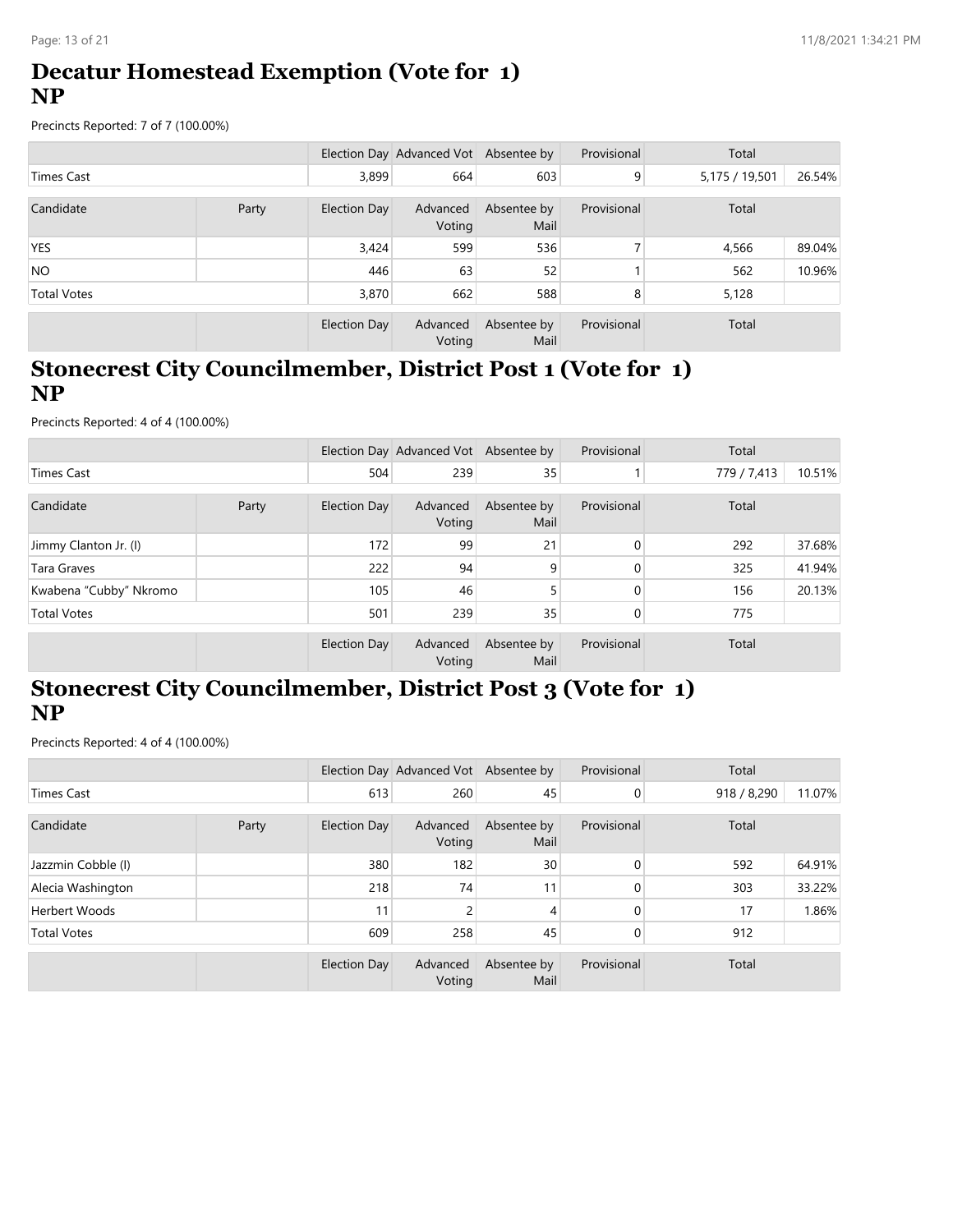# **Stonecrest City Councilmember, District Post 5 (Vote for 1) NP**

Precincts Reported: 4 of 4 (100.00%)

|                     |       |                     | Election Day Advanced Vot Absentee by |                     | Provisional    | Total         |        |
|---------------------|-------|---------------------|---------------------------------------|---------------------|----------------|---------------|--------|
| Times Cast          |       | 849                 | 484                                   | 82                  | $\overline{0}$ | 1,415 / 8,789 | 16.10% |
| Candidate           | Party | Election Day        | Advanced<br>Voting                    | Absentee by<br>Mail | Provisional    | Total         |        |
| Ryan Gallagher      |       | 32                  | 15                                    |                     | $\mathbf{0}$   | 48            | 3.39%  |
| Tammy L. Grimes (I) |       | 609                 | 312                                   | 60                  | 0              | 981           | 69.38% |
| Barbara Hall        |       | 201                 | 157                                   | 21                  | $\Omega$       | 379           | 26.80% |
| <b>Total Votes</b>  |       | 848                 | 484                                   | 82                  | 0              | 1,414         |        |
|                     |       | <b>Election Day</b> | Advanced<br>Voting                    | Absentee by<br>Mail | Provisional    | Total         |        |

### **Stone Mountain City Council Member, Post 4 (Vote for 1) NP**

Precincts Reported: 2 of 2 (100.00%)

|                        |       |                     | Election Day Advanced Vot Absentee by |                     | Provisional  | Total       |        |
|------------------------|-------|---------------------|---------------------------------------|---------------------|--------------|-------------|--------|
| Times Cast             |       | 571                 | 166                                   | 44                  |              | 782 / 4,641 | 16.85% |
| Candidate              | Party | <b>Election Day</b> | Advanced<br>Voting                    | Absentee by<br>Mail | Provisional  | Total       |        |
| Gil Freeman            |       | 255                 | 73                                    | 21                  | $\mathbf{0}$ | 349         | 45.92% |
| Diana Roe Hollis (I)   |       | 116                 | 38                                    | 10                  | 0            | 164         | 21.58% |
| <b>Richard Mailman</b> |       | 141                 | 26                                    | 10                  | $\Omega$     | 177         | 23.29% |
| Mike Schaaphok         |       | 43                  | 24                                    | 2                   | $\Omega$     | 69          | 9.08%  |
| <b>Total Votes</b>     |       | 556                 | 161                                   | 43                  | 0            | 760         |        |
|                        |       | <b>Election Day</b> | Advanced<br>Voting                    | Absentee by<br>Mail | Provisional  | Total       |        |

#### **Stone Mountain City Council Member, Post 5 (Vote for 1) NP**

|                      |  |              | Election Day Advanced Vot Absentee by |                     | Provisional  | Total       |        |
|----------------------|--|--------------|---------------------------------------|---------------------|--------------|-------------|--------|
| <b>Times Cast</b>    |  | 571          | 166                                   | 44                  |              | 782 / 4,641 | 16.85% |
| Candidate<br>Party   |  | Election Day | Advanced<br>Voting                    | Absentee by<br>Mail | Provisional  | Total       |        |
| Shawnette Bryant (I) |  | 278          | 102                                   | 29                  | $\mathbf{0}$ | 409         | 55.80% |
| Shani Linder         |  | 252          | 51                                    | 14                  | $\Omega$     | 317         | 43.25% |
| <b>Total Votes</b>   |  | 534          | 155                                   | 44                  | 0            | 733         |        |
|                      |  | Election Day | Advanced<br>Voting                    | Absentee by<br>Mail | Provisional  | Total       |        |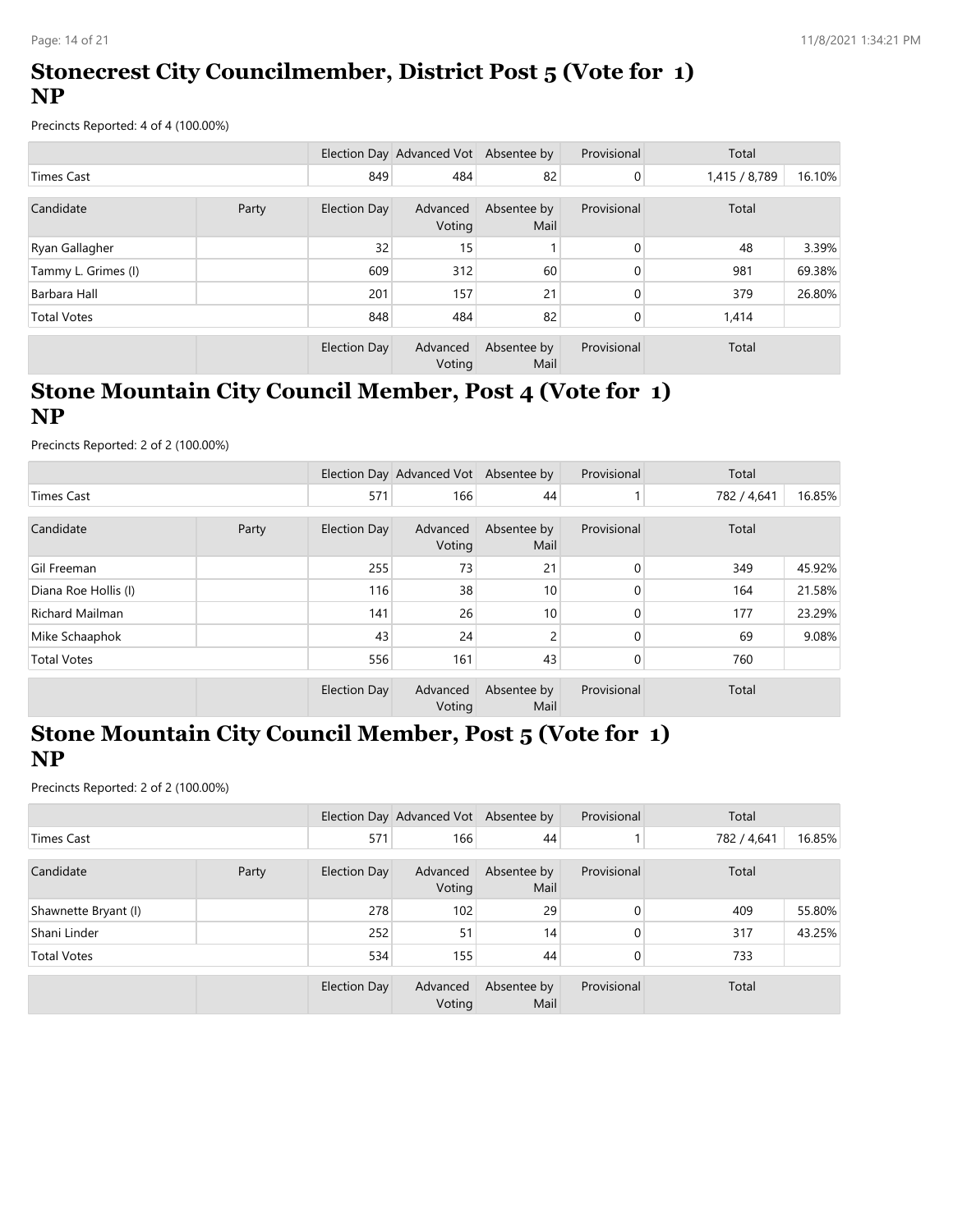# **Stone Mountain City Council Member, Post 6 (Vote for 1) NP**

Precincts Reported: 2 of 2 (100.00%)

|                          |  |              | Election Day Advanced Vot Absentee by |                     | Provisional  | Total       |        |
|--------------------------|--|--------------|---------------------------------------|---------------------|--------------|-------------|--------|
| Times Cast               |  | 571          | 166                                   | 44                  |              | 782 / 4,641 | 16.85% |
| Candidate<br>Party       |  | Election Day | Advanced<br>Voting                    | Absentee by<br>Mail | Provisional  | Total       |        |
| Teresa B. Crowe          |  | 222          | 51                                    | 15                  | $\mathbf{0}$ | 288         | 38.25% |
| Anthony Hernandez-Wallen |  | 171          | 68                                    | 18                  | 0            | 257         | 34.13% |
| Ryan M. Smith            |  | 155          | 39                                    | 10 <sup>1</sup>     | $\Omega$     | 204         | 27.09% |
| <b>Total Votes</b>       |  | 552          | 158                                   | 43                  | 0            | 753         |        |
|                          |  | Election Day | Advanced<br>Voting                    | Absentee by<br>Mail | Provisional  | Total       |        |

### **Tucker City Council Member District 1, Post 1 (Vote for 1) NP**

Precincts Reported: 5 of 5 (100.00%)

|                     |       |              | Election Day Advanced Vot Absentee by |                     | Provisional | Total         |        |
|---------------------|-------|--------------|---------------------------------------|---------------------|-------------|---------------|--------|
| <b>Times Cast</b>   |       | 1,131        | 889                                   | 229                 |             | 2,250 / 9,511 | 23.66% |
| Candidate           | Party | Election Day | Advanced<br>Voting                    | Absentee by<br>Mail | Provisional | Total         |        |
| Roger W. Orlando    |       | 566          | 483                                   | 128                 | 0           | 1,177         | 55.34% |
| Karen Peters-Rivers |       | 499          | 352                                   | 91                  |             | 942           | 44.29% |
| <b>Total Votes</b>  |       | 1.069        | 839                                   | 219                 |             | 2,127         |        |
|                     |       | Election Day | Advanced<br>Voting                    | Absentee by<br>Mail | Provisional | Total         |        |

# **Tucker City Council Member District 1, Post 2 - Special (Vote for 1) NP**

|                      |       |              | Election Day Advanced Vot Absentee by |                     | Provisional  | Total         |        |
|----------------------|-------|--------------|---------------------------------------|---------------------|--------------|---------------|--------|
| <b>Times Cast</b>    |       | 1,131        | 889                                   | 229                 |              | 2,250 / 9,511 | 23.66% |
| Candidate            | Party | Election Day | Advanced<br>Voting                    | Absentee by<br>Mail | Provisional  | Total         |        |
| Christine Bloodworth |       | 140          | 112                                   | 30                  | $\mathbf{0}$ | 282           | 12.86% |
| Virginia Rece        |       | 568          | 495                                   | 141                 | $\Omega$     | 1,204         | 54.90% |
| Shawn Woods          |       | 386          | 260                                   | 55                  | $\Omega$     | 701           | 31.97% |
| <b>Total Votes</b>   |       | 1,099        | 868                                   | 226                 | $\mathbf{0}$ | 2,193         |        |
|                      |       | Election Day | Advanced<br>Voting                    | Absentee by<br>Mail | Provisional  | Total         |        |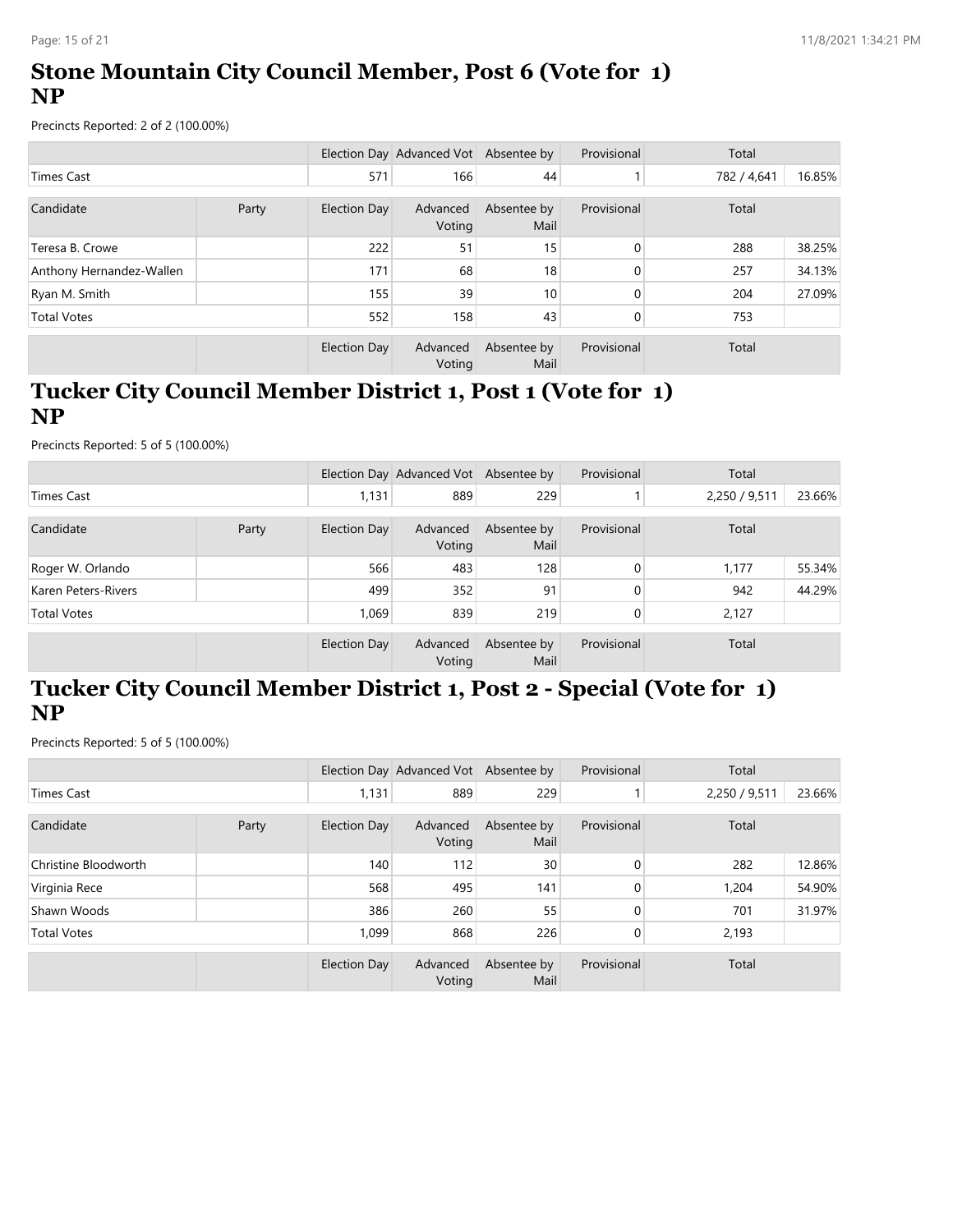# **Tucker City Council Member District 2, Post 1 (Vote for 1) NP**

Precincts Reported: 5 of 5 (100.00%)

|                    |       |              | Election Day Advanced Vot Absentee by |                     | Provisional | Total         |        |
|--------------------|-------|--------------|---------------------------------------|---------------------|-------------|---------------|--------|
| Times Cast         |       | 1,029        | 664                                   | 138                 | 2           | 1,833 / 7,755 | 23.64% |
| Candidate          | Party | Election Day | Advanced<br>Voting                    | Absentee by<br>Mail | Provisional | Total         |        |
| Imani Barnes       |       | 380          | 254                                   | 46                  | $\Omega$    | 680           | 38.10% |
| Cara Schroeder     |       | 412          | 268                                   | 60                  |             | 741           | 41.51% |
| Thomas Walker      |       | 197          | 132                                   | 28                  | 0           | 357           | 20.00% |
| <b>Total Votes</b> |       | 992          | 658                                   | 134                 |             | 1,785         |        |
|                    |       | Election Day | Advanced<br>Voting                    | Absentee by<br>Mail | Provisional | Total         |        |

# **Tucker City Council Member District 3, Post 1 (Vote for 1) NP**

Precincts Reported: 4 of 4 (100.00%)

|                    |       |              | Election Day Advanced Vot Absentee by |                     | Provisional | Total         |        |
|--------------------|-------|--------------|---------------------------------------|---------------------|-------------|---------------|--------|
| Times Cast         |       | 1,322        | 1,508                                 | 233                 | 3           | 3,066 / 9,133 | 33.57% |
| Candidate          | Party | Election Day | Advanced<br>Voting                    | Absentee by<br>Mail | Provisional | Total         |        |
| Dave Deaton        |       | 67           | 57                                    | 9                   | 0           | 133           | 4.49%  |
| Neal Stubblefield  |       | 529          | 610                                   | 90                  |             | 1,231         | 41.53% |
| Alexis Weaver      |       | 659          | 803                                   | 125                 | 0           | 1,587         | 53.54% |
| <b>Total Votes</b> |       | 1,262        | 1,476                                 | 224                 |             | 2,964         |        |
|                    |       | Election Day | Advanced<br>Voting                    | Absentee by<br>Mail | Provisional | Total         |        |

# **Doraville City Council Member, District 1 (Vote for 1) NP**

|                     |       |              | Election Day Advanced Vot Absentee by |                     | Provisional  | Total       |        |
|---------------------|-------|--------------|---------------------------------------|---------------------|--------------|-------------|--------|
| <b>Times Cast</b>   |       | 598          | 84                                    | 52                  | $\mathbf{0}$ | 734 / 4,249 | 17.27% |
| Candidate           | Party | Election Day | Advanced<br>Voting                    | Absentee by<br>Mail | Provisional  | Total       |        |
| Gerald Evans (I)    |       | 421          | 68                                    | 41                  | $\Omega$     | 530         | 73.20% |
| <b>SM Abu Zahed</b> |       | 167          | 14                                    | 10 <sup>°</sup>     | $\Omega$     | 191         | 26.38% |
| <b>Total Votes</b>  |       | 591          | 82                                    | 51                  | $\mathbf{0}$ | 724         |        |
|                     |       | Election Day | Advanced<br>Voting                    | Absentee by<br>Mail | Provisional  | Total       |        |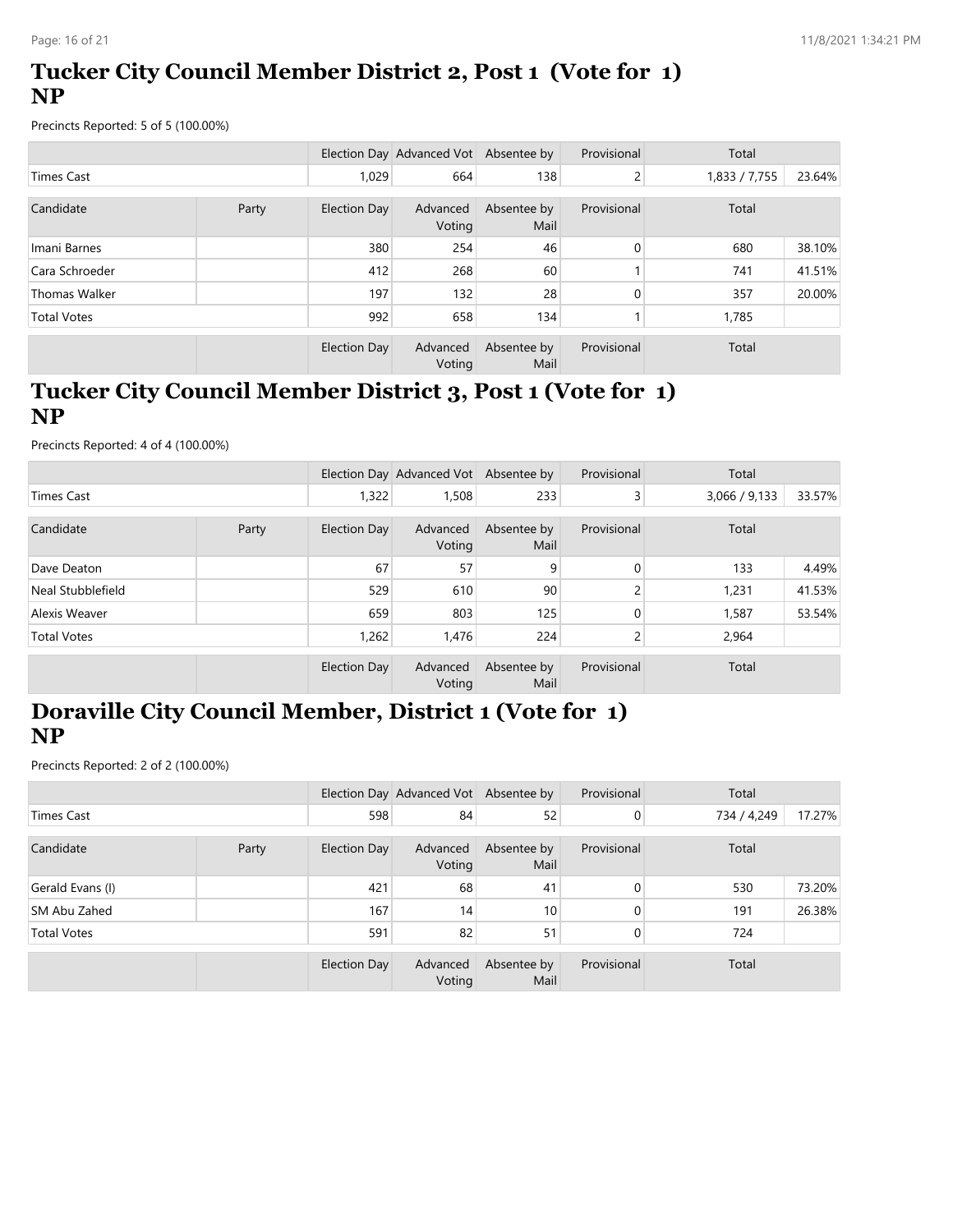# **Doraville City Council Member, District 2 (Vote for 1) NP**

Precincts Reported: 2 of 2 (100.00%)

|                         |       |                     | Election Day Advanced Vot Absentee by |                     | Provisional    | Total       |        |
|-------------------------|-------|---------------------|---------------------------------------|---------------------|----------------|-------------|--------|
| <b>Times Cast</b>       |       | 598                 | 84                                    | 52                  | $\overline{0}$ | 734 / 4,249 | 17.27% |
| Candidate               | Party | <b>Election Day</b> | Advanced<br>Voting                    | Absentee by<br>Mail | Provisional    | Total       |        |
| Thomas S. Hart          |       | 198                 | 20 <sup>1</sup>                       | 10 <sup>°</sup>     | 0              | 228         | 33.00% |
| Christopher Henshaw (I) |       | 362                 | 58                                    | 40                  | $\Omega$       | 460         | 66.57% |
| <b>Total Votes</b>      |       | 562                 | 79                                    | 50                  | 0              | 691         |        |
|                         |       | Election Day        | Advanced<br>Voting                    | Absentee by<br>Mail | Provisional    | Total       |        |

# **Doraville City Council Member, District 3 (Vote for 1) NP**

Precincts Reported: 2 of 2 (100.00%)

|                    |       |              | Election Day Advanced Vot Absentee by |                     | Provisional | Total       |        |
|--------------------|-------|--------------|---------------------------------------|---------------------|-------------|-------------|--------|
| Times Cast         |       | 598          | 84                                    | 52 <sub>1</sub>     | 0           | 734 / 4,249 | 17.27% |
| Candidate          | Party | Election Day | Advanced<br>Voting                    | Absentee by<br>Mail | Provisional | Total       |        |
| Stephe Koontz (I)  |       | 465          | 68                                    | 46                  |             | 579         | 94.45% |
| <b>Total Votes</b> |       | 493          | 73                                    | 47                  |             | 613         |        |
|                    |       | Election Day | Advanced<br>Voting                    | Absentee by<br>Mail | Provisional | Total       |        |

# **Clarkston City Council Member (Vote for 3) NP**

|                         |       |              | Election Day Advanced Vot Absentee by |                     | Provisional  | Total       |        |
|-------------------------|-------|--------------|---------------------------------------|---------------------|--------------|-------------|--------|
| <b>Times Cast</b>       |       | 499          | 109                                   | 39                  | 3            | 650 / 6,230 | 10.43% |
| Candidate               | Party | Election Day | Advanced<br>Voting                    | Absentee by<br>Mail | Provisional  | Total       |        |
| Yterenickia "YT" Bell   |       | 247          | 55                                    | 17                  | $\mathbf{0}$ | 319         | 18.97% |
| Jamie Carroll (I)       |       | 256          | 53                                    | 22                  |              | 332         | 19.74% |
| <b>Herbert Clark</b>    |       | 100          | 37                                    | 10                  | $\Omega$     | 147         | 8.74%  |
| Susan Hood              |       | 276          | 50                                    | 20                  | 0            | 346         | 20.57% |
| Shana "Tiny" McAllister |       | 76           | 29                                    | $\mathbf{0}$        | 0            | 105         | 6.24%  |
| Larry A. McClam         |       | 123          | 29                                    | 11                  | $\Omega$     | 163         | 9.69%  |
| Dean S. Moore           |       | 209          | 33                                    | 16                  | 0            | 258         | 15.34% |
| <b>Total Votes</b>      |       | 1,298        | 287                                   | 96                  |              | 1,682       |        |
|                         |       | Election Day | Advanced<br>Voting                    | Absentee by<br>Mail | Provisional  | Total       |        |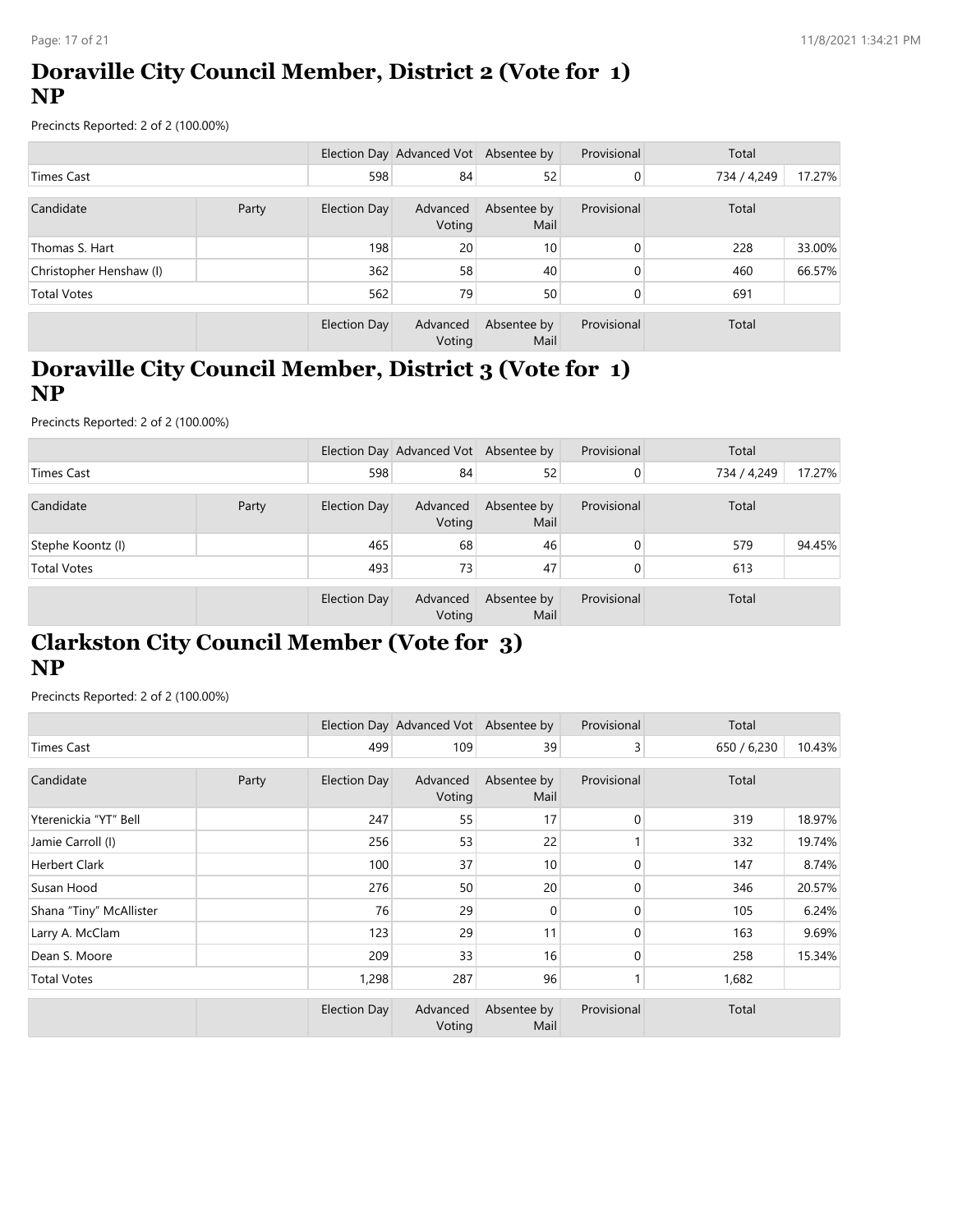#### **City of Atlanta Municipal Court Judge (Baker) (Vote for 1) NP**

Precincts Reported: 13 of 13 (100.00%)

|                    |       |              | Election Day Advanced Vot Absentee by |                     | Provisional | Total           |        |
|--------------------|-------|--------------|---------------------------------------|---------------------|-------------|-----------------|--------|
| <b>Times Cast</b>  |       | 7.210        | 2,772                                 | 782                 | 97          | 10,861 / 30,844 | 35.21% |
| Candidate          | Party | Election Day | Advanced<br>Voting                    | Absentee by<br>Mail | Provisional | Total           |        |
| <b>YES</b>         |       | 3,899        | 1,628                                 | 372                 | 47          | 5,946           | 72.04% |
| NO.                |       | 1,546        | 549                                   | 194                 | 19          | 2,308           | 27.96% |
| <b>Total Votes</b> |       | 5,445        | 2,177                                 | 566                 | 66          | 8,254           |        |
|                    |       | Election Day | Advanced<br>Voting                    | Absentee by<br>Mail | Provisional | Total           |        |

#### **City of Atlanta Municipal Court Judge (Bey) (Vote for 1) NP**

Precincts Reported: 13 of 13 (100.00%)

|                    |       |              | Election Day Advanced Vot Absentee by |                     | Provisional | Total           |        |
|--------------------|-------|--------------|---------------------------------------|---------------------|-------------|-----------------|--------|
| Times Cast         |       | 7.210        | 2,772                                 | 782                 | 97          | 10,861 / 30,844 | 35.21% |
| Candidate          | Party | Election Day | Advanced<br>Voting                    | Absentee by<br>Mail | Provisional | Total           |        |
| YES                |       | 4,343        | 1,818                                 | 484                 | 48          | 6,693           | 82.81% |
| NO <sub>1</sub>    |       | 995          | 315                                   | 63                  | 16          | 1,389           | 17.19% |
| <b>Total Votes</b> |       | 5,338        | 2,133                                 | 547                 | 64          | 8,082           |        |
|                    |       | Election Day | Advanced<br>Voting                    | Absentee by<br>Mail | Provisional | Total           |        |

### **City of Atlanta Municipal Court Judge (Gaines) (Vote for 1) NP**

|                    |       |              | Election Day Advanced Vot Absentee by |                     | Provisional | Total           |        |
|--------------------|-------|--------------|---------------------------------------|---------------------|-------------|-----------------|--------|
| <b>Times Cast</b>  |       | 7.210        | 2,772                                 | 782                 | 97          | 10,861 / 30,844 | 35.21% |
| Candidate          | Party | Election Day | Advanced<br>Voting                    | Absentee by<br>Mail | Provisional | Total           |        |
| <b>YES</b>         |       | 4,293        | 1,793                                 | 477                 | 48          | 6,611           | 81.44% |
| NO <sub>1</sub>    |       | 1.063        | 355                                   | 72                  | 17          | 1,507           | 18.56% |
| <b>Total Votes</b> |       | 5,356        | 2,148                                 | 549                 | 65          | 8,118           |        |
|                    |       | Election Day | Advanced<br>Voting                    | Absentee by<br>Mail | Provisional | Total           |        |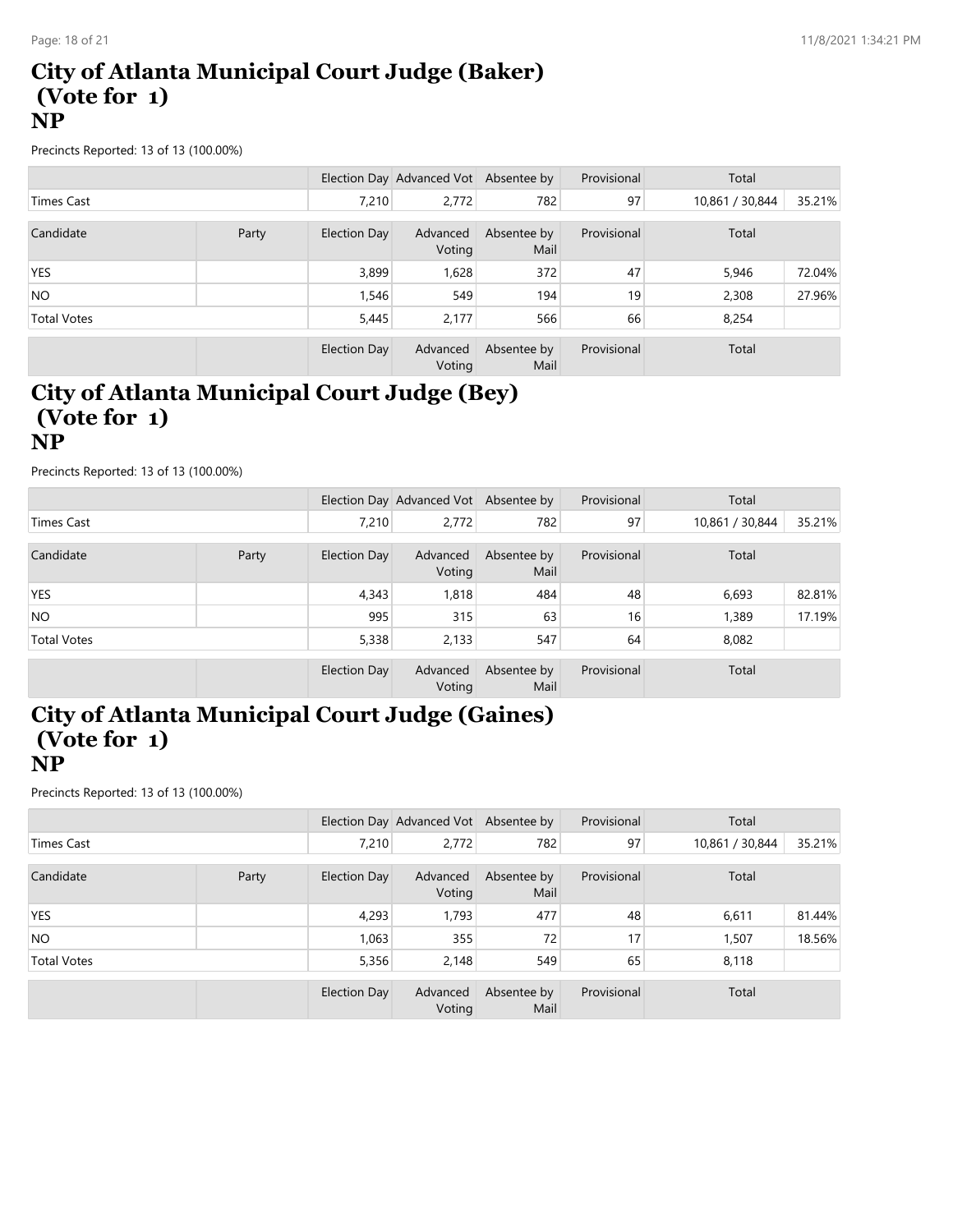#### **City of Atlanta Municipal Court Judge (Graves) (Vote for 1) NP**

Precincts Reported: 13 of 13 (100.00%)

|                    |       |              | Election Day Advanced Vot Absentee by |                     | Provisional | Total           |        |
|--------------------|-------|--------------|---------------------------------------|---------------------|-------------|-----------------|--------|
| Times Cast         |       | 7.210        | 2,772                                 | 782                 | 97          | 10,861 / 30,844 | 35.21% |
| Candidate          | Party | Election Day | Advanced<br>Voting                    | Absentee by<br>Mail | Provisional | Total           |        |
| <b>YES</b>         |       | 4,072        | 1,710                                 | 442                 | 46          | 6,270           | 78.94% |
| NO.                |       | 1,167        | 384                                   | 103                 | 19          | 1,673           | 21.06% |
| <b>Total Votes</b> |       | 5,239        | 2,094                                 | 545                 | 65          | 7,943           |        |
|                    |       | Election Day | Advanced<br>Voting                    | Absentee by<br>Mail | Provisional | Total           |        |

# **City of Atlanta Municipal Court Judge (Gundy) (Vote for 1) NP**

Precincts Reported: 13 of 13 (100.00%)

|                    |       |              | Election Day Advanced Vot Absentee by |                     | Provisional | Total           |        |
|--------------------|-------|--------------|---------------------------------------|---------------------|-------------|-----------------|--------|
| <b>Times Cast</b>  |       | 7.210        | 2,772                                 | 782                 | 97          | 10,861 / 30,844 | 35.21% |
| Candidate          | Party | Election Day | Advanced<br>Voting                    | Absentee by<br>Mail | Provisional | Total           |        |
| <b>YES</b>         |       | 3,647        | 1,536                                 | 349                 | 45          | 5,577           | 69.38% |
| NO.                |       | 1,664        | 570                                   | 208                 | 19          | 2,461           | 30.62% |
| <b>Total Votes</b> |       | 5,311        | 2.106                                 | 557                 | 64          | 8,038           |        |
|                    |       | Election Day | Advanced<br>Voting                    | Absentee by<br>Mail | Provisional | Total           |        |

# **City of Atlanta Municipal Court Judge (Jackson) (Vote for 1) NP**

|                    |       |              | Election Day Advanced Vot Absentee by |                     | Provisional | Total           |        |
|--------------------|-------|--------------|---------------------------------------|---------------------|-------------|-----------------|--------|
| <b>Times Cast</b>  |       | 7.210        | 2.772                                 | 782                 | 97          | 10,861 / 30,844 | 35.21% |
| Candidate          | Party | Election Day | Advanced<br>Voting                    | Absentee by<br>Mail | Provisional | Total           |        |
| <b>YES</b>         |       | 4,140        | 1.742                                 | 463                 | 48          | 6,393           | 80.92% |
| NO.                |       | 1.071        | 346                                   | 73                  | 17          | 1,507           | 19.08% |
| <b>Total Votes</b> |       | 5,211        | 2,088                                 | 536                 | 65          | 7,900           |        |
|                    |       | Election Day | Advanced<br>Voting                    | Absentee by<br>Mail | Provisional | Total           |        |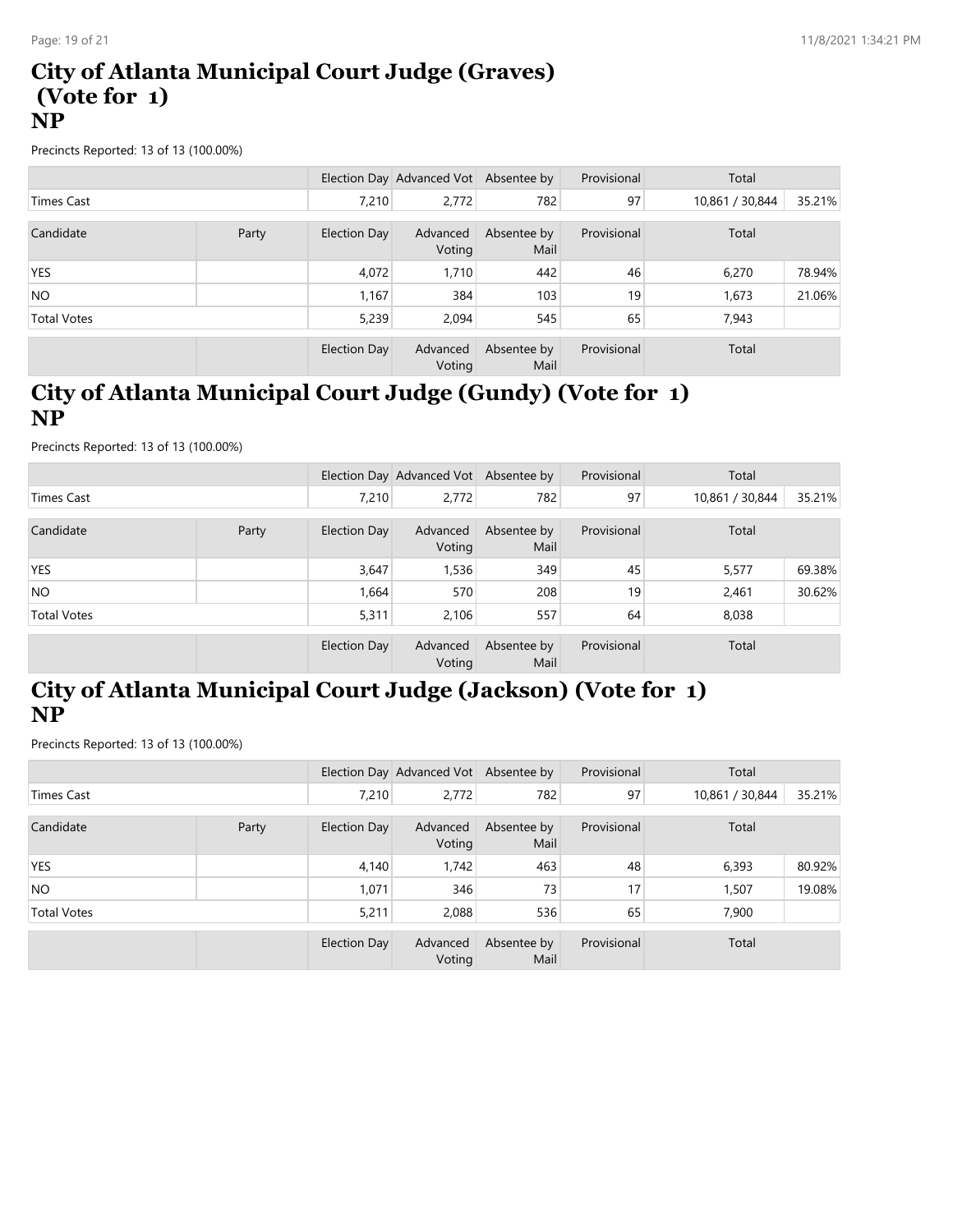# **City of Atlanta Municipal Court Judge (Portis) (Vote for 1) NP**

Precincts Reported: 13 of 13 (100.00%)

|                    |       |              | Election Day Advanced Vot Absentee by |                     | Provisional | Total           |        |
|--------------------|-------|--------------|---------------------------------------|---------------------|-------------|-----------------|--------|
| <b>Times Cast</b>  |       | 7,210        | 2,772                                 | 782                 | 97          | 10,861 / 30,844 | 35.21% |
| Candidate          | Party | Election Day | Advanced<br>Voting                    | Absentee by<br>Mail | Provisional | Total           |        |
| YES                |       | 4,164        | 1,760                                 | 464                 | 47          | 6,435           | 81.50% |
| NO <sub>1</sub>    |       | 1,039        | 329                                   | 75                  | 18          | 1,461           | 18.50% |
| <b>Total Votes</b> |       | 5,203        | 2,089                                 | 539                 | 65          | 7,896           |        |
|                    |       | Election Day | Advanced<br>Voting                    | Absentee by<br>Mail | Provisional | Total           |        |

# **City of Atlanta Municipal Court Judge (Ward) (Vote for 1) NP**

Precincts Reported: 13 of 13 (100.00%)

|                    |       |              | Election Day Advanced Vot Absentee by |                     | Provisional | Total           |        |
|--------------------|-------|--------------|---------------------------------------|---------------------|-------------|-----------------|--------|
| <b>Times Cast</b>  |       | 7.210        | 2,772                                 | 782                 | 97          | 10,861 / 30,844 | 35.21% |
| Candidate          | Party | Election Day | Advanced<br>Voting                    | Absentee by<br>Mail | Provisional | Total           |        |
| <b>YES</b>         |       | 4,221        | 1.774                                 | 475                 | 46          | 6,516           | 82.46% |
| NO.                |       | 988          | 320                                   | 60                  | 18          | 1,386           | 17.54% |
| <b>Total Votes</b> |       | 5,209        | 2,094                                 | 535                 | 64          | 7,902           |        |
|                    |       | Election Day | Advanced<br>Voting                    | Absentee by<br>Mail | Provisional | Total           |        |

# **Atlanta Homestead Exemption (Vote for 1) NP**

|                    |       |              | Election Day Advanced Vot Absentee by |                     | Provisional | Total           |        |
|--------------------|-------|--------------|---------------------------------------|---------------------|-------------|-----------------|--------|
| <b>Times Cast</b>  |       | 7,210        | 2,772                                 | 782                 | 97          | 10,861 / 30,844 | 35.21% |
| Candidate          | Party | Election Day | Advanced<br>Voting                    | Absentee by<br>Mail | Provisional | Total           |        |
| <b>YES</b>         |       | 5,646        | 2,265                                 | 618                 | 64          | 8,593           | 85.11% |
| NO.                |       | 1,063        | 354                                   | 69                  | 17          | 1,503           | 14.89% |
| <b>Total Votes</b> |       | 6,709        | 2,619                                 | 687                 | 81          | 10,096          |        |
|                    |       | Election Day | Advanced<br>Voting                    | Absentee by<br>Mail | Provisional | Total           |        |